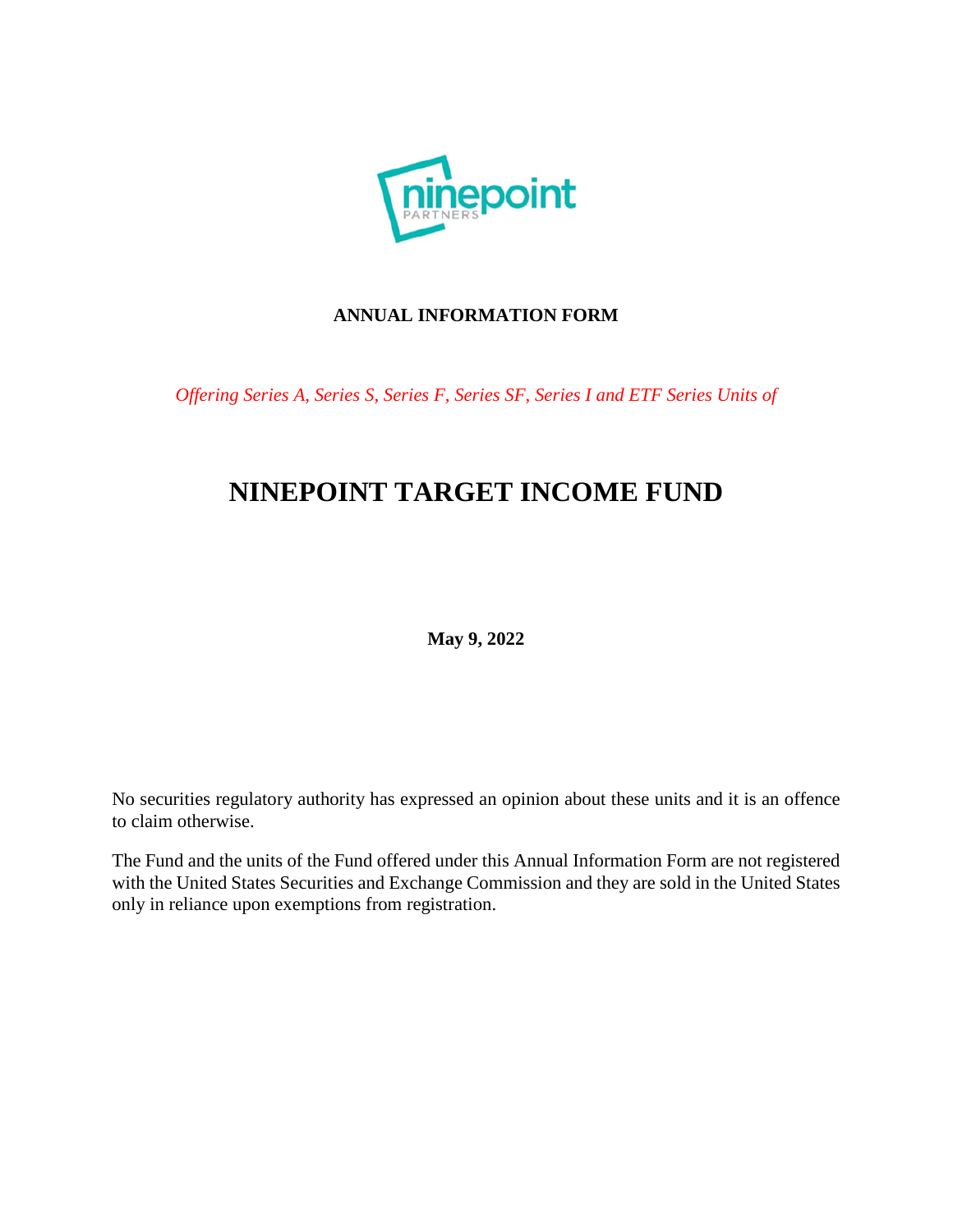# **TABLE OF CONTENTS**

| CERTIFICATE OF THE FUND, THE MANAGER, THE TRUSTEE AND THE PROMOTER |
|--------------------------------------------------------------------|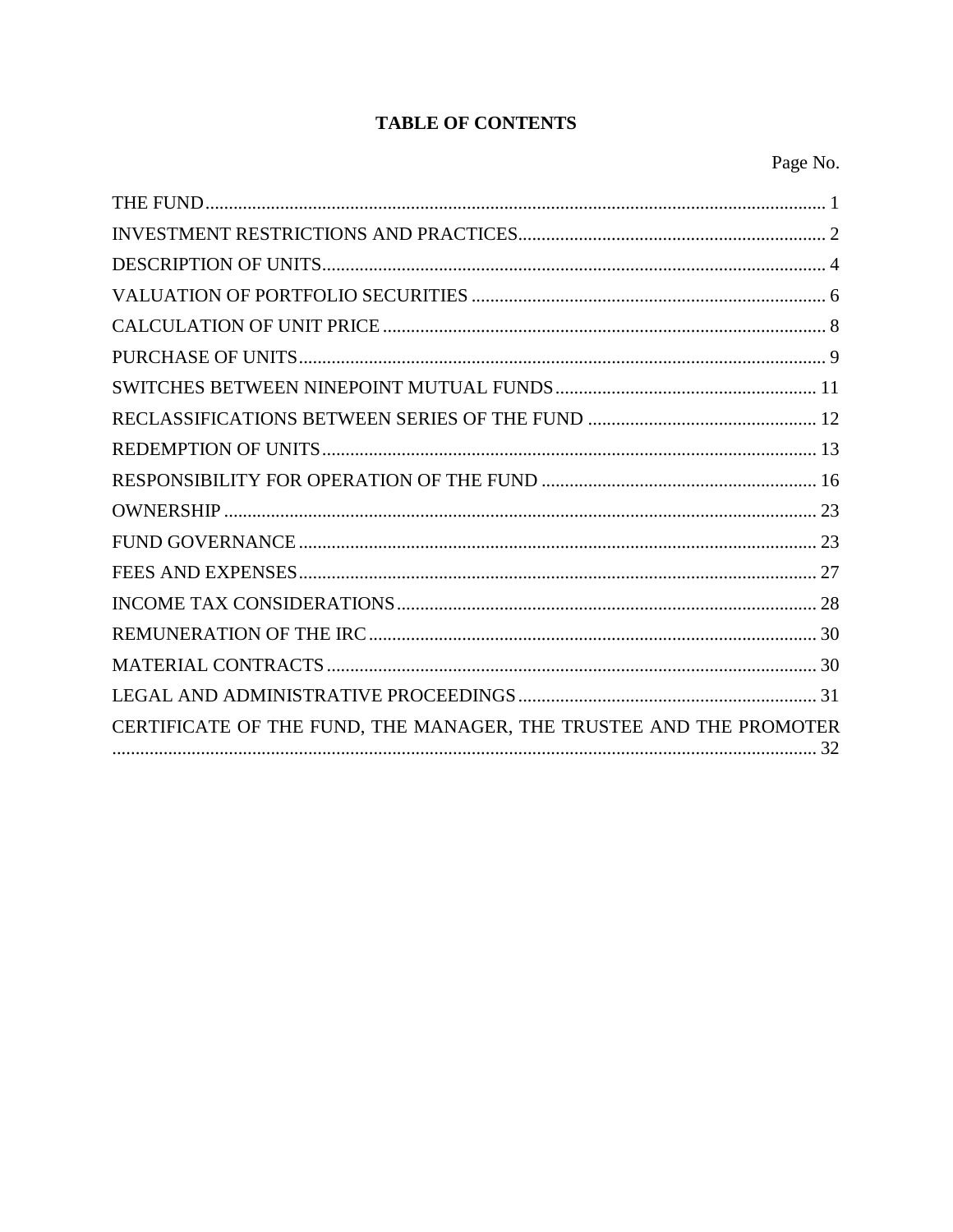### **THE FUND**

Ninepoint Partners LP (the "Manager" or the "Trustee") acts as the manager, trustee and promoter of Ninepoint Target Income Fund (the "Fund").

The Fund is an open-ended mutual fund trust governed under the laws of Ontario. The Fund was created pursuant to the terms of an amended and restated master declaration of trust dated April 16, 2018, together with amended and restated Schedule "A" dated May 9, 2022 (the "Declaration of Trust").

All of the mutual funds managed by the Manager including mutual funds offered under separate simplified prospectuses, with the Fund offered herein, are collectively referred to as the "Ninepoint mutual funds." A reference in this document to "you" refers to an investor who invests in the Fund. When you invest in the Fund or another Ninepoint mutual fund established as a trust, you are buying mutual fund trust units. When you invest in a Ninepoint mutual fund that is a class of shares of a corporation, you are buying mutual fund shares in the corporation. We refer to both units and shares of the Ninepoint mutual funds, other than the Fund, collectively as "securities" in this document.

The exchange-traded series of units offered by the Fund is referred to herein as an "ETF Series". Each series of units of the Fund other than the ETF Series is referred to herein as a "Mutual Fund Series". ETF Series units of the Fund are issued and sold on a continuous basis. The Fund issues ETF Series units directly to designated brokers (the "Designated Brokers") and "ETF Dealers", which are registered dealers (that may or may not be one of the Designated Brokers) that have entered into an agreement with us authorizing the dealer to subscribe for, purchase, exchange and redeem ETF Series units from the Fund on a continuous basis from time to time. The ETF Series units of the Fund have been conditionally approved for listing on the NEO Exchange Inc. (the "NEO Exchange"). Listing is subject to the Fund fulfilling all of the requirements of the NEO Exchange in respect of the ETF Series units. Subject to satisfying the NEO Exchange's original listing requirements, the ETF Series units will be listed on the NEO Exchange and investors will be able to buy and sell ETF Series units on the NEO Exchange or another exchange or marketplace where ETF Series units are traded through registered brokers or dealers in the province or territory where you reside. You may incur customary brokerage commissions in buying and selling the ETF Series units of the Fund. The NEO Exchange Ticker for the ETF Series units of the Fund is TIF.

The head office and principal place of business of the Fund and the Manager is located at:

Royal Bank Plaza, South Tower 200 Bay Street, Suite 2700, P. O. Box 27 Toronto, Ontario, M5J 2J1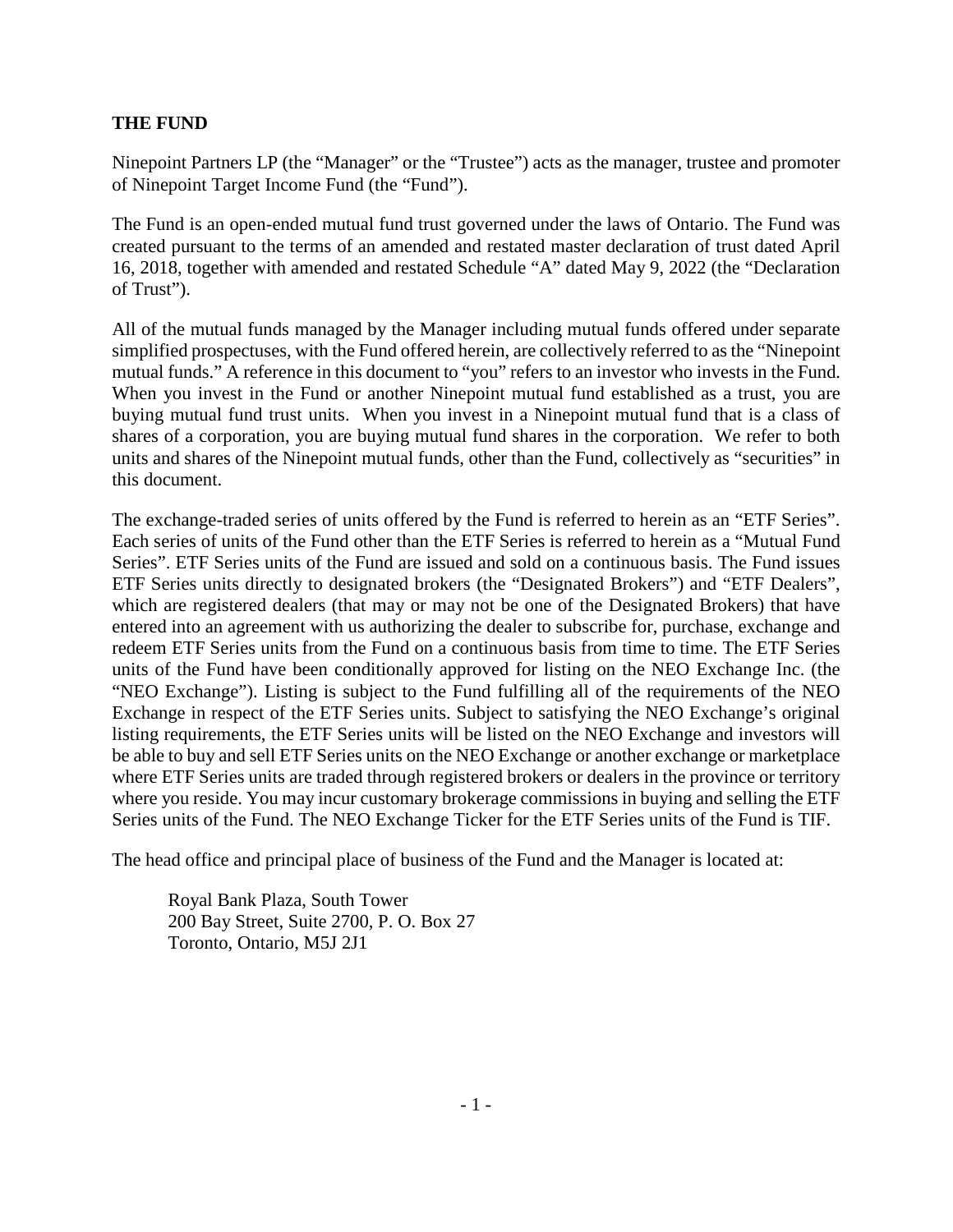### **INVESTMENT RESTRICTIONS AND PRACTICES**

#### **Regular Practices and Restrictions**

The Fund is managed in accordance with the standard investment restrictions and practices contained in securities legislation, including National Instrument 81-102 *Investment Funds* ("NI 81-102") of the Canadian Securities Administrators, other than as noted below. These restrictions and practices have been designed by the Canadian Securities Administrators to ensure that the investments of investment funds are diversified and relatively liquid and to ensure the proper administration of investment funds. NI 81-102 prescribes that unitholder approval must be obtained before any change can be made to the fundamental investment objectives of the Fund.

Units of the Fund are expected to be qualified investments under the *Income Tax Act* (Canada) (the "Tax Act") for registered retirement savings plans ("RRSPs"), registered retirement income funds ("RRIFs"), deferred profit sharing plans, registered education savings plans ("RESPs"), registered disability savings plans ("RDSPs") and tax-free savings accounts ("TFSAs") (collectively, "Registered Plans"). Annuitants of RRSPs and RRIFs, holders of TFSAs and RDSPs and subscribers of RESPs, should consult with their own tax advisers as to whether units of the Fund would be prohibited investments under the Tax Act in their particular circumstances. In addition, ETF Series units will also be qualified investments under the Tax Act for Registered Plans if the securities are listed on a "designated stock exchange" within the meaning of the Tax Act, which includes the NEO Exchange. The ETF Series units of the Fund have been conditionally approved for listing on the NEO Exchange.

The Fund is considered to be a "dealer managed" investment fund for the purposes of NI 81-102. Applicable securities laws impose restrictions on investments by dealer managed investment funds. In accordance with such rules, subject to certain exemptions or prior authorizations to the contrary, the Fund may not make an investment in any class of securities of any issuer (other than those guaranteed by the Government of Canada, the government of a province of Canada or an agency of the foregoing) (i) for which the Manager or its associates or affiliates have acted as underwriter (except for a small selling group participation) during the preceding 60 days; or (ii) of which any director, officer or employee of the Manager or an affiliate or associate of the Manager, is a partner, director or officer, if such person participates in the formulation of, influences or has access prior to implementation of, investment decisions made on behalf of the Fund.

#### **Exceptions Regarding Regular Practices and Restrictions**

#### *Standing Instructions by the Independent Review Committee*

Subject to obtaining the approval of securities regulatory authorities and/or the independent review committee of the Ninepoint investment funds (the "IRC") (please see "Independent Review Committee" on page 27 for more information) and compliance with the conditions set out in NI 81- 102 and National Instrument 81-107 ("NI 81-107"), securities laws allow the standard practices and investment restrictions to be modified. In accordance with the requirements of NI 81-102 and NI 81-107, the Manager has obtained IRC approval in respect of transactions, including investing in equity securities and debt securities of an issuer during the offering of the securities or at any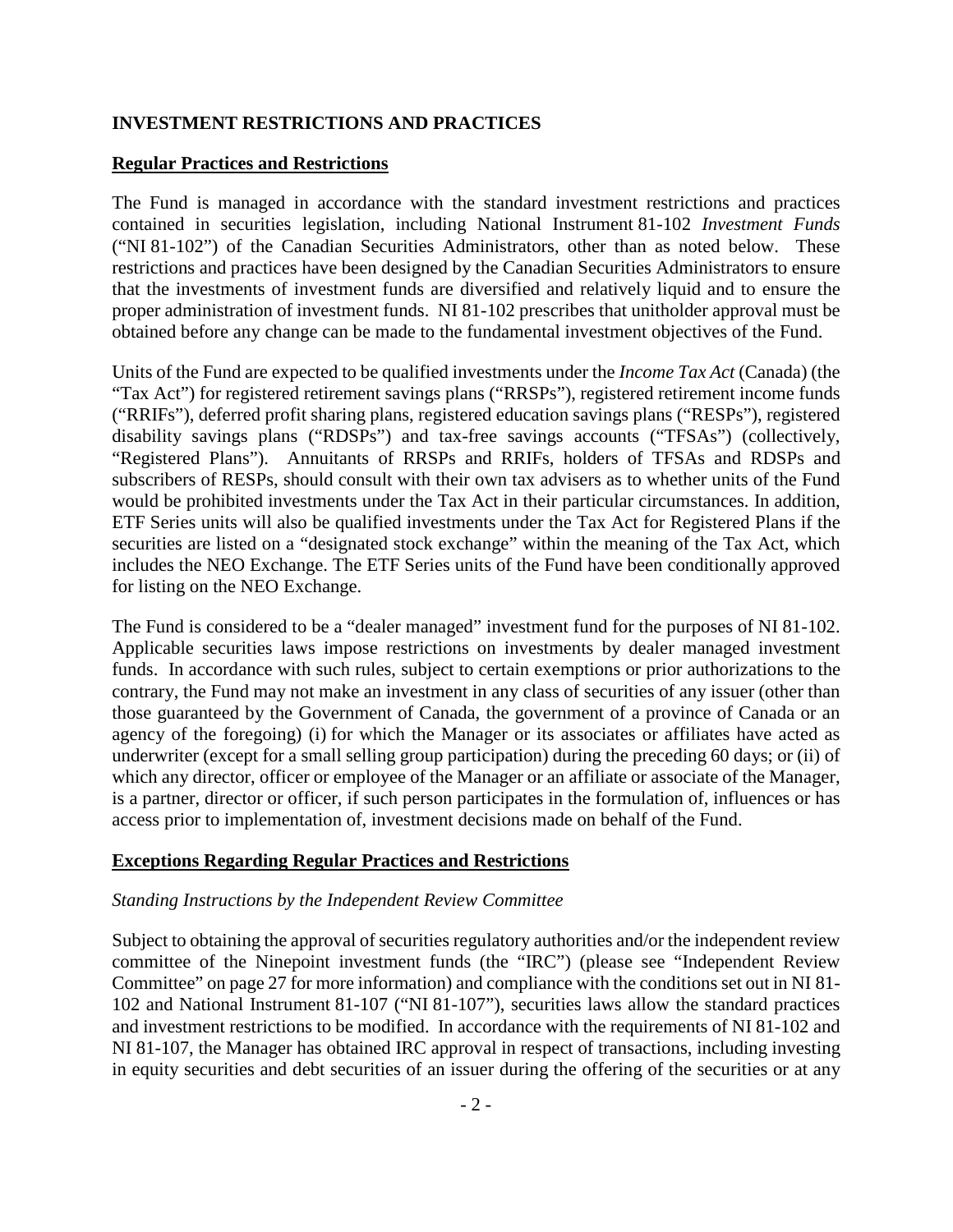time during the 60-day period following the completion of the offering of such securities, notwithstanding that a related dealer has acted as underwriter in the relevant offering of the same class of such securities (in accordance with the Related Dealer Relief (defined below) and in accordance with the policies and procedures relating to such investments).

# *Exemptive Relief Decisions*

# (i) Commodity ETF Relief

The Ninepoint mutual funds have obtained relief from the Canadian securities regulatory authorities to permit such funds, subject to the limits described in each specific fund's investment strategy section in the Simplified Prospectus of the funds, to: (i) invest indirectly in physical commodities through investments in Commodity ETFs (as defined below) and (ii) invest in the following categories of ETFs (the "Underlying ETFs") traded on a stock exchange in Canada or the United States that do not qualify as "index participation units" (as defined in NI 81-102): (a) ETFs that seek to provide daily results that replicate the daily performance of a specified widelyquoted market index (the "Underlying Index") by a multiple of up to 200% or an inverse multiple of up to 200%, (b) ETFs that seek to provide daily results that replicate the daily performance of their Underlying Index by an inverse multiple of up to 100%, (c) ETFs that seek to replicate the performance of gold or silver or the value of a specified derivative the underlying interest of which is gold or silver on an unlevered basis (collectively, "Unlevered Gold/Silver Interest"), by a multiple of up to 200% ("Leveraged Gold ETFs" and "Leveraged Silver ETFs", respectively) and (d) ETFs that have exposure to one or more physical commodities other than gold or silver, on an unlevered basis (together with Leveraged Gold ETFs and Leveraged Silver ETFs, "Commodity ETFs").

# (ii) Inter-fund Trade Relief

The Ninepoint mutual funds have obtained relief from the Canadian securities regulatory authorities from the prohibition on purchasing a security from or selling a security to certain entities deemed to be related to the fund or the Manager, acting as principal, so that the fund is permitted to purchase debt securities from or sell debt securities to a pooled fund or a closed-end fund managed and/or advised by the Manager (an "Inter-fund Trade"). The conditions to the relief are as follows: (i) the IRC of the fund involved in the Inter-fund Trade has approved the transaction in accordance with NI 81-107; and (ii) at the time of the Inter-fund Trade, the transaction complies with certain conditions set out in NI 81-107.

# **Other Exemptions and Approvals**

(iii) ETF Series

The Fund has obtained exemptive relief from applicable securities laws in connection with the offering of ETF Series units to:

• relieve the Fund from the requirement to prepare and file a long form prospectus for the ETF Series units in accordance with National Instrument 41-101 *General Prospectus*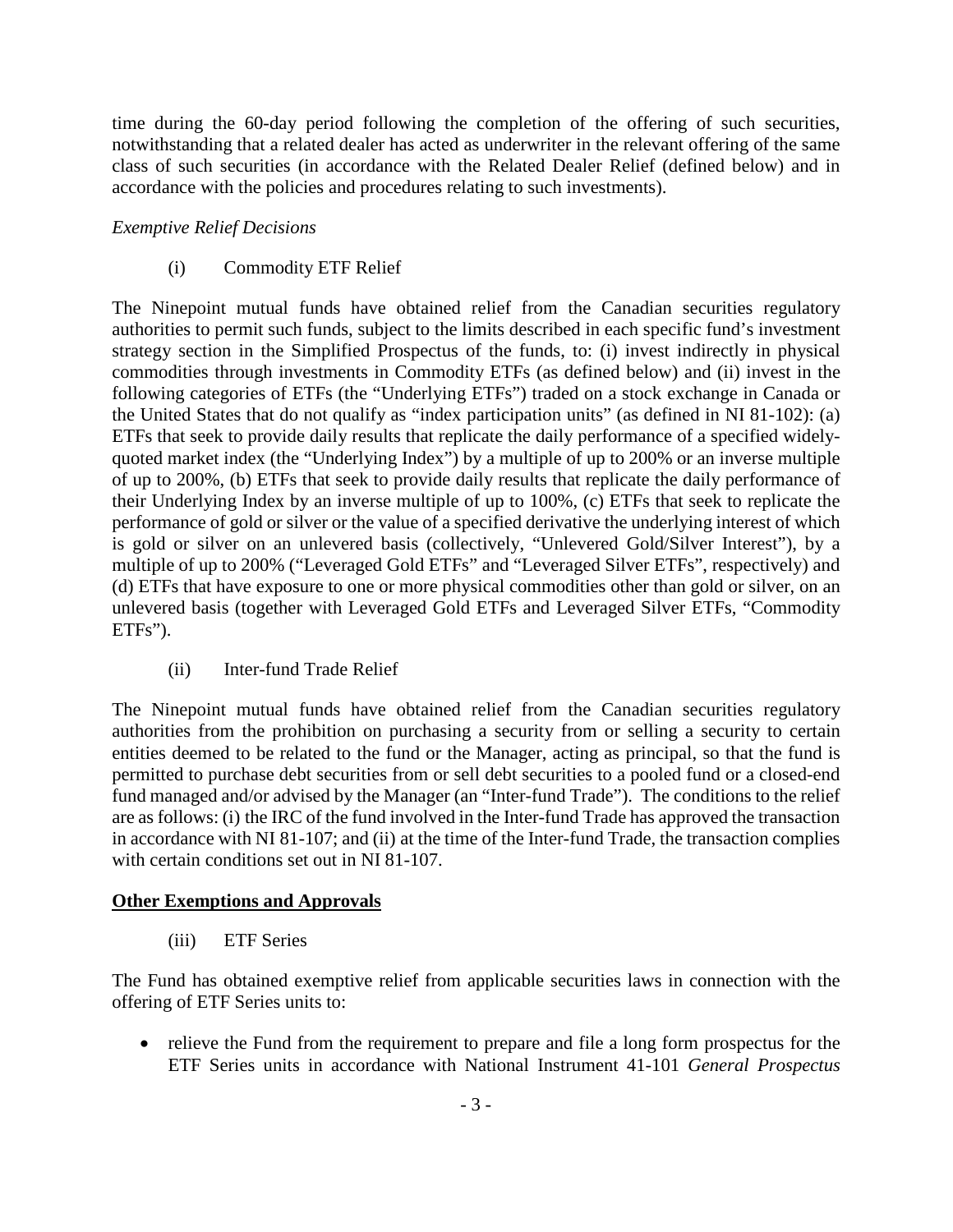*Requirements* in the form prescribed by Form 41-101F2 *Information Required in an Investment Fund Prospectus*, subject to the terms of the relief, provided that the Fund files a simplified prospectus and annual information form for the ETF Series units in accordance with the provisions of NI 81-101, Form 81-101F1 *Contents of Simplified Prospectus* and Form 81-101F2 *Contents of Annual Information Form*, other than the requirements pertaining to the filing of a fund facts documents;

- relieve the Fund from the requirement that a prospectus offering ETF Series units contains a certificate of the underwriters;
- relieve a person or company purchasing ETF Series units of the Fund in the normal course through the facilities of the NEO Exchange or another exchange from the take-over bid requirements of Canadian securities legislation;
- permit the Fund to borrow cash from the custodian of the Fund, and, if required by the custodian, to provide a security interest over any of its portfolio assets as a temporary measure to fund the portion of any distribution payable to unitholders that represents, in the aggregate, amounts that are owing to, but not yet received by, the Fund; and
- treat the ETF Series units and the Mutual Fund Series units of the Fund as if such series were two separate funds in connection with their compliance with the provisions of Parts 9, 10 and 14 of NI 81-102.

# **DESCRIPTION OF UNITS**

#### **General**

The Fund is permitted to issue an unlimited number of series of units and may issue an unlimited number of units of each series. The Fund has six series of units:

Series A and Series S units: Available to all investors. Series S units are lower management fee versions of Series A units and are available to all investors until the Fund's net asset value exceeds \$20 million.

Series F and Series SF units: Available to investors who participate in fee-based programs through their dealer and whose dealer has signed a Series F Agreement with us, investors for whom we do not incur distribution costs, or individual investors approved by us. You may only buy Series F or Series SF units if we and your broker, dealer or advisor approve the order first. Series SF units are lower management fee versions of Series F units and are available until the Fund's net asset value exceeds \$20 million. For more details, see the Simplified Prospectus of the Fund.

Series I units: Available to institutional investors or other investors on a case-by-case basis, all at the discretion of the Manager.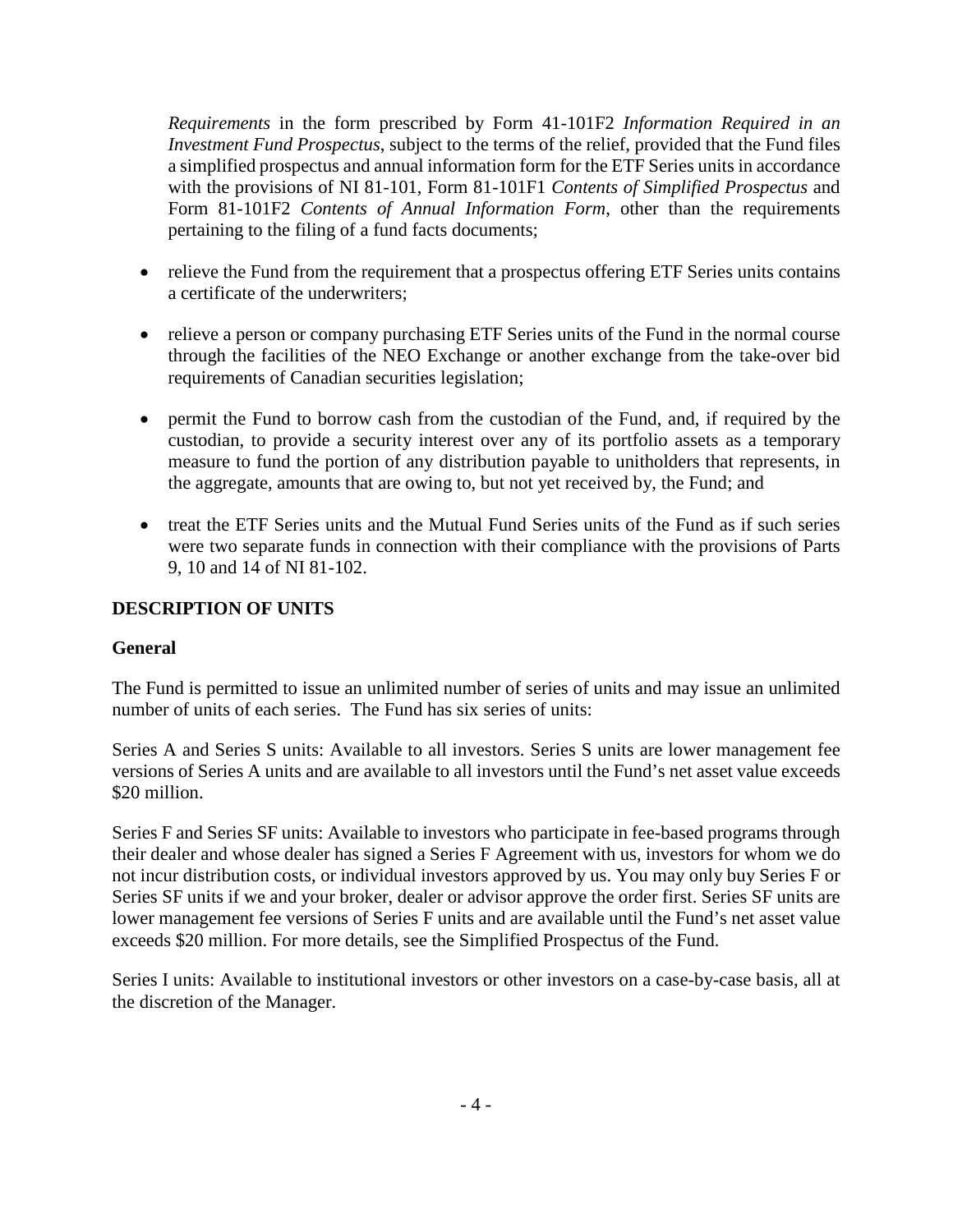ETF Series units: Available to all investors. Generally, investors purchase such units on the NEO Exchange or another exchange or marketplace where ETF Series units are traded through registered brokers or dealers in the province or territory where the investor resides.

Although the money which you and other investors pay to purchase units of any series of the Fund is tracked on a series-by-series basis in the Fund's administrative records, the assets of all series of the Fund are combined into a single pool to create one portfolio for investment purposes. Please refer to the Fund's Simplified Prospectus for further information pertaining to Series A, Series S, Series F, Series SF, Series I and ETF Series units of the Fund.

Units of a series of the Fund represent your ownership in the Fund. Generally, you receive distributions of the Fund's net income and net capital gains attributable to your units based on their relative net asset value per unit for each series in the Fund at the time the distribution is paid. Upon the wind-up or termination of the Fund, unitholders of the Fund will be entitled to participate pro rata in the Fund's net assets allocated to the applicable series. Units are issued as fully paid and non-assessable and are redeemable at their net asset value per unit. There are no pre-emptive or conversion rights attached to the units. If you hold units in the Fund, you will be entitled to vote at the unitholder meetings of the Fund as a whole as well as any unitholder meetings for the particular series of units that you own. Each unit, regardless of the series, will entitle the holder to one vote at all meetings of unitholders. The Fund may issue fractional units, which shall entitle the holder to similar proportionate participation in the Fund but will not entitle the holder to receive notice of, or vote at, meetings of unitholders of the Fund.

# **Meetings of unitholders**

Unitholders of the Fund will be entitled to vote to approve all matters that require unitholder approval under NI 81-102. As at the date of this document, these matters include the following:

- a change in the manager of the Fund, unless the new manager is an affiliate of the Manager;
- any change in the fundamental investment objectives of the Fund;
- any decrease in the frequency of calculating the net asset value of the Fund;
- certain material reorganizations of the Fund;
- if the basis of the calculation of a fee or expense that is charged to the Fund or a series of the Fund or directly to the unitholders of the Fund by the Fund or the Manager in connection with the holding of units of the Fund is changed in a way that could result in an increase in charges to the Fund or the series of the Fund or to the unitholders, unless the Fund is at arm's length to the person or company charging the fee or expense or if applicable securities laws do not require the approval of unitholders to be obtained and, if required by securities laws, written notice is sent to all unitholders of the Fund or the series of the Fund at least 60 days before the effective date of the change;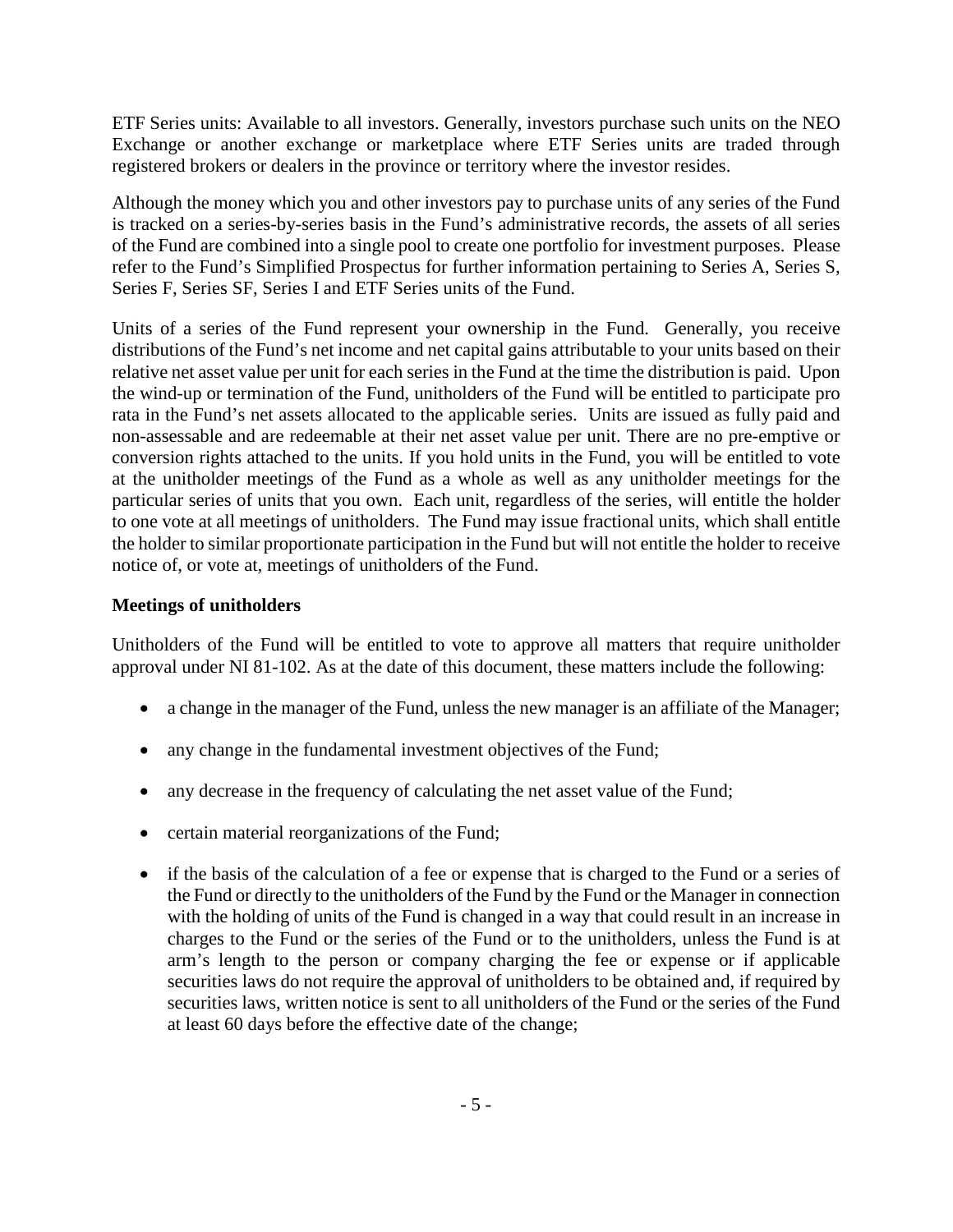- if a fee or expense to be charged to the Fund, a series of the Fund or directly to the Fund's unitholders by the Fund or the Manager in connection with the holding of units of the Fund that could result in an increase in charges to the Fund or to its unitholders is introduced, unless the Fund is at arm's length to the person or company charging the fee or expense to the Fund or if applicable securities laws do not require the approval of unitholders to be obtained and, if required by securities laws, written notice is sent to all unitholders of the Fund or the series of the Fund at least 60 days before the effective date of the change; and
- any other matter which requires the approval of unitholders pursuant to the Declaration of Trust or applicable laws.

The Manager, on behalf of the Fund, has been granted exemptive relief from the requirement to deliver an information circular in connection with a unitholder meeting. Instead, the Fund is allowed to deliver a "notice-and-access" document in connection with a notice-and-access procedure. The notice-and-access document provides basic information about the subject matter of the unitholder meeting, as well as instructions for how a unitholder can access the information circular online or request delivery of the information circular.

# **VALUATION OF PORTFOLIO SECURITIES**

As at 4:00 p.m. (Eastern time) on each business day and in connection with the ETF Series units, any day on which the exchange on which the ETF Series units are listed is open for trading (a "Valuation Date"), the net asset value per series of the Fund is calculated by subtracting from the series' proportionate share of the fair value of assets of the Fund its proportionate share of fair value of liabilities of the Fund and the fair value of liabilities attributable to that series. The net asset value per series of the Fund is determined in Canadian dollars. To arrive at the net asset value per unit for a series, the net asset value of the series is divided by the number of outstanding units of that series.

In determining the fair value of the assets of the Fund the following rules apply:

- (a) the value of any cash on hand or on deposit, bills, demand notes, accounts receivable, prepaid expenses, cash dividends received (or to be received and declared to shareholders of record on a date before the date as of which the net asset value of the Fund is being determined), and interest accrued and not yet received, shall be deemed to be the full amount thereof unless the Manager shall have determined that any such deposit, bill, demand note, account receivable, prepaid expense, cash dividend received or interest is not worth the full amount thereof, in which event the value thereof shall be deemed to be such value as the Manager shall determine to be the reasonable value thereof;
- (b) the value of any security which is listed or dealt in upon a stock exchange shall be determined by (1) in the case of a security which was traded on the day as of which the net asset value of the Fund is being determined, the closing sale price; (2) in the case of a security which was not traded on the day as of which the net asset value of the Fund is being determined, a price which is the average of the closing recorded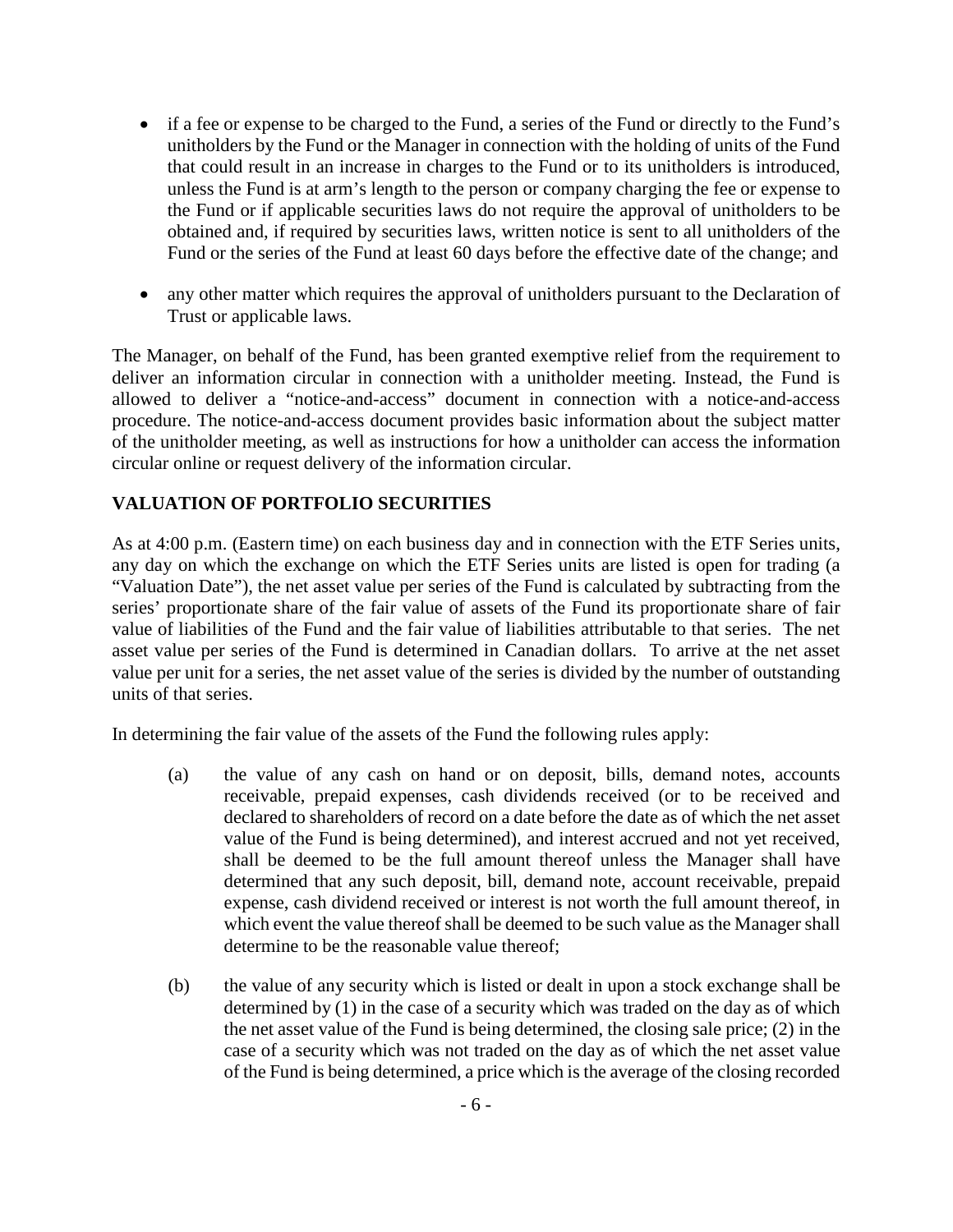bid and ask prices; or (3) if no bid or ask quotation is available, the price last determined for such security for the purpose of calculating the net asset value of the Fund. The value of inter-listed securities shall be computed in accordance with directions laid down from time to time by the Trustee; and provided however that if, in the opinion of the Trustee, stock exchange or over-the-counter quotations do not properly reflect the prices which would be received by the Fund upon the disposal of shares or securities necessary to effect any redemptions of units, the Trustee may place such value upon such shares or securities as appears to the Trustee to most closely reflect the fair value of such shares or securities;

- (c) the value of any security, the resale of which is restricted or limited shall be the quoted market value less a percentage discount for illiquidity amortized over the length of the hold period;
- (d) a long position in an option or a debt-like security shall be valued at the current market value of the position;
- (e) for options written by the Fund  $(1)$  the premium received by the Fund for those options shall be reflected as a deferred credit and the option shall be valued at an amount equal to the current market value of the option that would have the effect of closing the position; (2) any difference resulting from revaluation shall be treated as an unrealized gain or loss on investment; (3) the deferred credit shall be deducted in calculating the net asset value per security of the Fund; and (4) any securities that are the subject of a written option shall be valued at their current market value;
- (f) the value of a forward contract or swap shall be the gain or loss on the contract that would be realized if, on the date that valuation is made, the position in the forward contract or swap were to be closed out;
- (g) the value of gold and any other precious metals will be based upon the active spot price;
- (h) the value of any security or other property for which no price quotations are available or in the opinion of the Trustee or the Manager, to which the above valuation principles cannot or should not be applied, shall be the fair value thereof determined from time to time in such manner as the Trustee or the Manager shall from time to time provide;
- (i) the value of all assets and liabilities of the Fund valued in terms of a currency other than the currency used to calculate the Fund's net asset value shall be converted to the currency used to calculate the Fund's net asset value by applying the rate of exchange obtained from the best available sources to the Trustee;
- (j) the value of standardized futures shall be (1) if daily limits imposed by the futures exchange through which the standardized future was issued are not in effect, the gain or loss on the standardized future that would be realized if, on the date that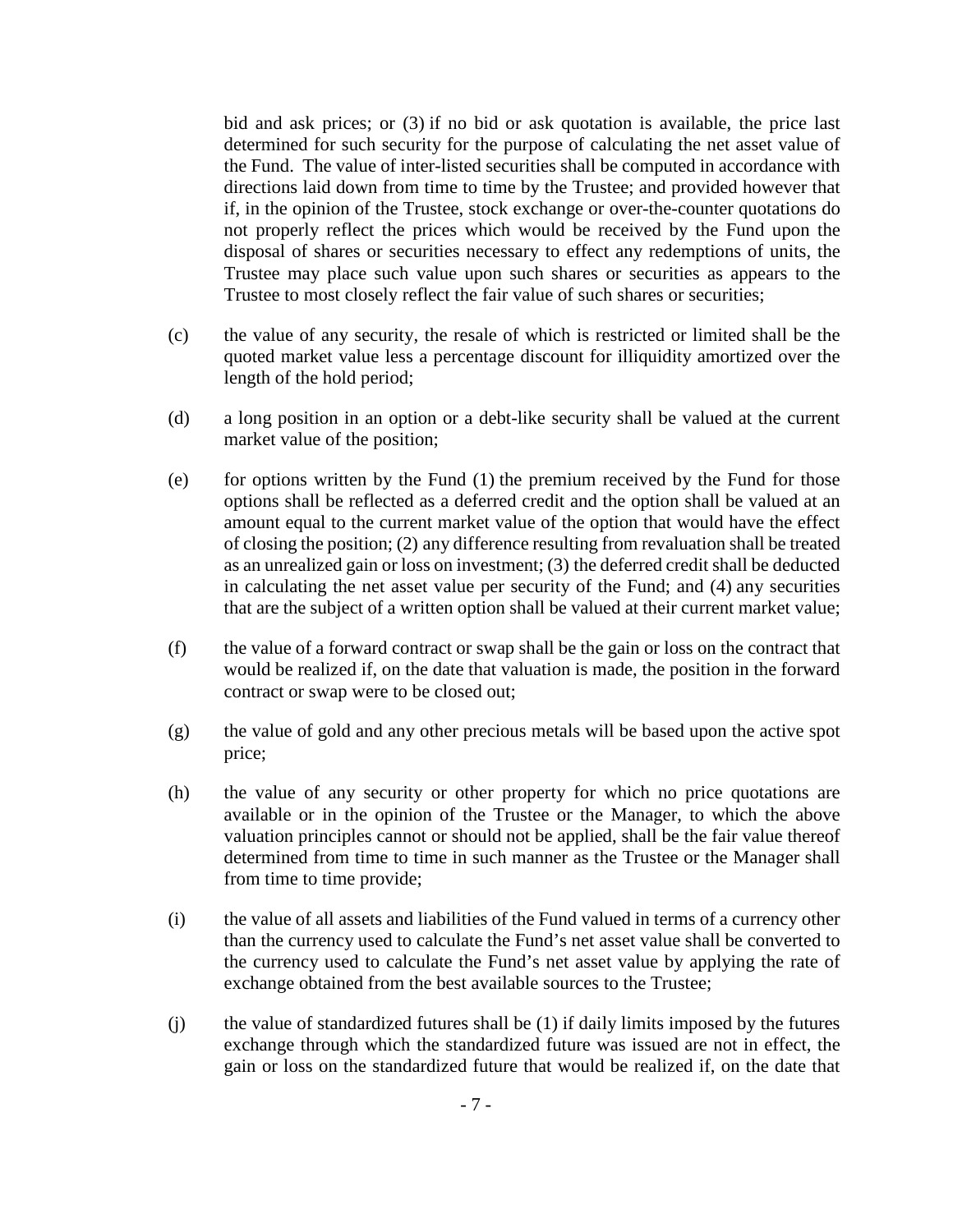valuation is made, the position in the standardized future were to be closed out; or (2) if daily limits imposed by the futures exchange through which the standardized future was issued are in effect, based on the current market value of the underlying interest of the standardized future; and

(k) margin paid or deposited on standardized futures or forward contracts shall be reflected as an account receivable, and if not in the form of cash, shall be noted as held for margin.

Pursuant to paragraph (h) above, the value of any bonds, debentures, and other debt obligations shall be valued by taking the average of the bid and ask prices on a valuation date at such times as the Manager, in its discretion, deems appropriate. For money market investments, such investments are valued at cost plus accrued interest and plus or minus amortization, including foreign currency translation, if applicable, which approximates market value.

The liabilities of the Fund shall be deemed to include the following:

- (a) all bills and accounts payable;
- (b) all administrative expenses payable and/or accrued;
- (c) all obligations for the payment of money or property, including the amount of any declared but unpaid distributions;
- (d) all allowances authorized or approved by the Trustee for taxes or contingencies; and
- (e) all other liabilities of the Fund of whatever kind and nature, except liabilities represented by outstanding units.

Portfolio transactions (investment purchases and sales) will be reflected in the first computation of the net asset value per series unit made after the date on which the transaction becomes binding.

The Manager may declare a suspension of the calculation of the net asset value per unit for each series of the Fund in the circumstances described under the heading "Redemption of Units." There will be no calculation of net asset value per unit for each series during any suspension period and the Fund will not be permitted to issue further units or redeem any units during this period.

# **CALCULATION OF UNIT PRICE**

As at 4:00 p.m. on each Valuation Date, the net asset value per unit is calculated for each series of the Fund. The net asset value per unit (or unit price) of a series is the fair value of the series' proportionate share of the assets of the Fund, less that series' proportionate share of common liabilities and less any liabilities attributable to that series of the Fund, divided by the total outstanding units of that series. The net asset value per unit of a series is the basis for all purchases, switches, reclassifications and redemptions and for reinvestment of distributions.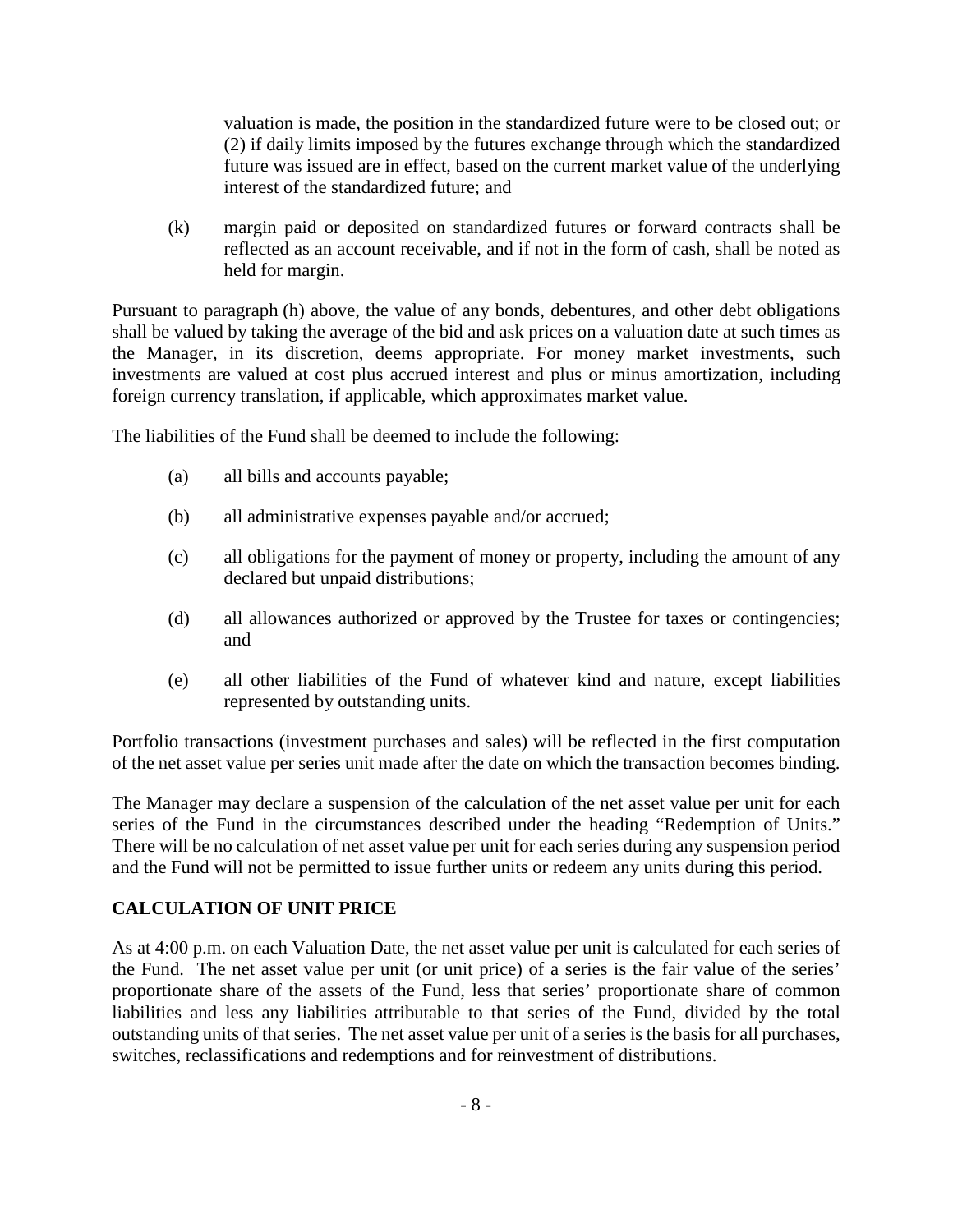The Manager will make available the net asset value per unit for each series of the Fund on the Fund's designated website at www.ninepoint.com. Such information will also be available on request, free of charge, by calling the Manager toll free at 1-866-299-9906, by sending an email to invest@ninepoint.com or by mailing Ninepoint Partners LP at Royal Bank Plaza, South Tower, 200 Bay Street, Suite 2700, P.O. Box 27, Toronto, Ontario, M5J 2J1.

#### **PURCHASE OF UNITS**

The Fund offers Series A, Series S, Series F, Series SF, Series I and ETF Series units. The ETF Series units of the Fund have been conditionally approved for listing on the NEO Exchange. Listing is subject to the Fund fulfilling all of the requirements of the NEO Exchange in respect of the ETF Series units. Subject to satisfying the NEO Exchange's original listing requirements, the ETF Series units will be listed on the NEO Exchange and investors will be able to buy and sell ETF Series units on the NEO Exchange or another exchange or marketplace where ETF Series units are traded through registered brokers or dealers in the province or territory where you reside. You may incur customary brokerage commissions in buying or selling the ETF Series units of the Fund. The NEO Exchange Ticker symbol for the ETF Series units of the Fund is TIF.

Units of the Fund may be purchased in each of the provinces and territories of Canada. You may purchase, switch, reclassify or redeem Mutual Fund Series units of the Fund directly through your registered dealer approved by the Manager. You may only purchase ETF Series units over the NEO Exchange or another exchange or marketplace through registered brokers and dealers in the province or territory where you reside. You may incur customary brokerage commissions in buying and selling the ETF Series units of the Fund. The procedures to be followed by investors who desire to purchase units of the Fund are described in the Fund's Simplified Prospectus.

#### **Purchases of Mutual Fund Series Units**

Investors can purchase Series A and Series S units of the Fund under the Initial Sales Charge Option. Please refer to the Fund's Simplified Prospectus for a description of the Initial Sales Charge Option.

Mutual Fund Series units of the Fund may be purchased at their net asset value per unit of a specific series, computed as described under "Calculation of Unit Price." The purchase price per Mutual Fund Series unit is the net asset value per unit of a series next determined following receipt by the Fund of a completed purchase order. Any purchase order received on a Valuation Date after the cut-off time or on any day which is not a Valuation Date is deemed to have been received on the following Valuation Date. The purchase price per unit will then be the net asset value per unit of each series established on the Valuation Date following the day of actual receipt of the purchase order. If your purchase order is received by the recordkeeper before 4:00 p.m. (Eastern time) on a Valuation Date, you will pay the net asset value per unit established on that Valuation Date, or if received after 4:00 p.m., the net asset value per unit established on the next Valuation Date, subject to the recordkeeper receiving all necessary forms properly completed.

The Fund must receive full payment within two business days of processing your order. If payment is not received within that time or if the payment is returned, the Manager may deem the Mutual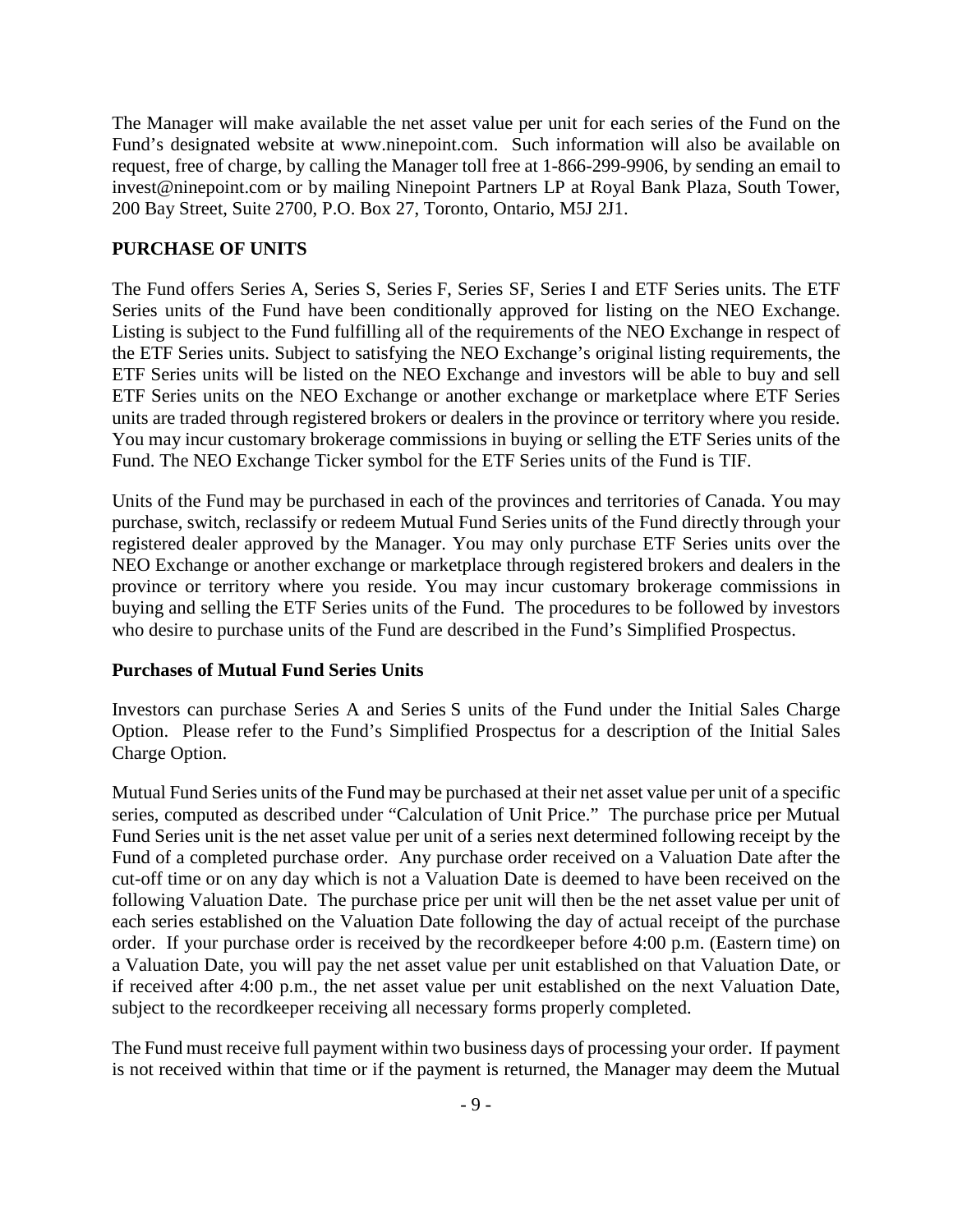Fund Series units you ordered as having been redeemed by you on the next business day. If the proceeds are less than the amount you owe the Fund, your dealer will pay the difference to the Fund, and your dealer may seek reimbursement from you for any losses caused by you in connection with such failed settlement of the purchase of units of the Fund where such dealer has the contractual right to do so.

No certificates are issued for Mutual Fund Series units purchased but an investor receives, following each purchase of units, a written statement indicating all relevant details of the purchase transaction including the number of Mutual Fund Series units purchased, cost per unit and the total dollar amount of the purchase order.

# **Purchases of ETF Series Units**

ETF Series units may be purchased over the NEO Exchange or another exchange or marketplace through registered brokers and dealers in the province or territory where you reside. ETF Series units must be purchased, transferred and surrendered for exchange or redemption only though a participant in CDS Clearing and Depository Services Inc. ("CDS"). All rights as an owner of ETF Series units must be exercised through, and all payment or other property to which you are entitled will be made or delivered by, CDS or the CDS participant through which you hold such securities. Upon purchase of any ETF Series units, you will only receive the customary confirmation.

From time to time as may be agreed by the Fund and the Designated Broker and ETF Dealers, the Designated Broker and ETF Dealers may agree to accept securities of issuers included in the portfolio of the Fund ("Constituent Securities") as payment for ETF Series units from prospective purchasers.

# *To the Designated Brokers and ETF Dealers*

We, on behalf of the Fund, have entered into designated broker agreements (each, a "Designated Broker Agreement) with Designated Brokers pursuant to which the Designated Brokers have agreed to perform certain duties relating to the ETF Series units including, without limitation: (i) to subscribe for a sufficient number of ETF Series units to satisfy the NEO Exchange's original listing requirements; (ii) to subscribe for ETF Series units when cash redemptions of ETF Series units occur; and (iii) to post a liquid two-way market for the trading of ETF Series units on the NEO Exchange. We may, in our discretion from time to time, reimburse the Designated Brokers for certain expenses incurred by the Designated Brokers in performing these duties. In accordance with the Designated Broker Agreements, we may require the Designated Brokers to subscribe for ETF Series units for cash.

Generally, all orders to purchase ETF Series units directly from the Fund must be placed by the Designated Brokers or an ETF Dealer.

We reserve the absolute right to reject any subscription order placed by a Designated Broker or an ETF Dealer in connection with the issuance of ETF Series units of the Fund. In the event that a subscription order is rejected, all monies received with the order will be returned to the Designated Broker or ETF Dealer.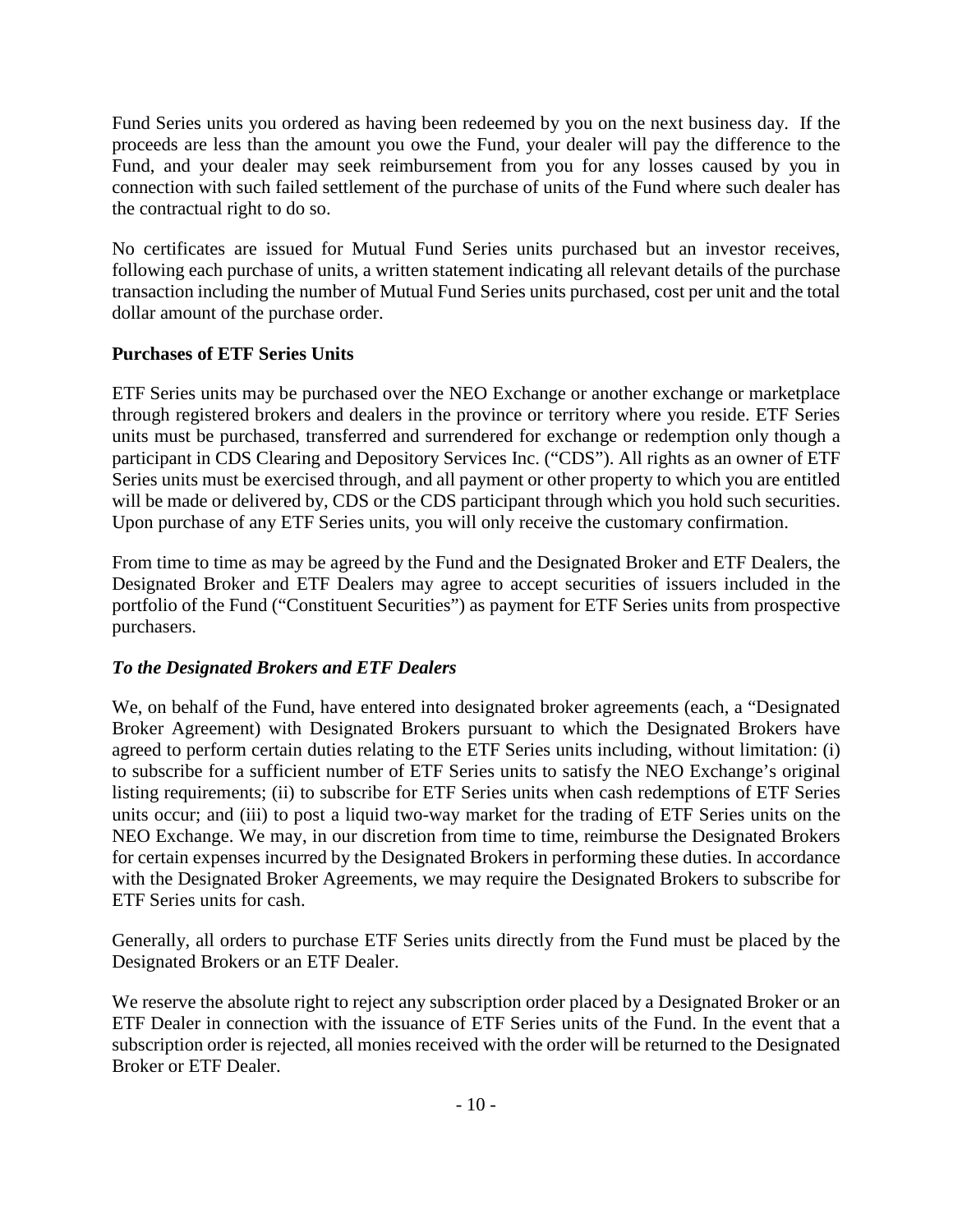No fees or commissions are payable by the Fund to a Designated Broker or an ETF Dealer in connection with the issuance of ETF Series units of the Fund. On the listing, issuance, exchange or redemption of ETF Series units, we may, in our discretion, charge an administrative fee to a Designated Broker or an ETF Dealer to offset the expenses incurred in listing, issuing, exchanging or redeeming the ETF Series units.

After the initial issuance of ETF Series units of the Fund to a Designated Broker to satisfy the NEO Exchange's original listing requirements, the Designated Broker or an ETF Dealer may place a subscription order for a Prescribed Number of ETF Series Units (and any additional multiple thereof) on any Valuation Date or such other day as determined by us. "Prescribed Number of ETF Series Units" means the number of ETF Series units determined by us from time to time for the purpose of subscription orders, exchanges, redemptions or for other purposes. The cut-off time for subscription of ETF Series units is 4:00 p.m. (Eastern time) on the Valuation Date. If a subscription order is received after the cut-off time on a Valuation Date, the subscription order will be deemed to be received on the next Valuation Date and will be based on the applicable net asset value per unit determined on such next Valuation Date.

For each Prescribed Number of ETF Series Units issued, an ETF Dealer must deliver payment consisting of, in our discretion: (i) cash in an amount equal to the aggregate net asset value per unit of the Prescribed Number of ETF Series Units next determined following the receipt of the subscription order; or (ii) a group of securities and/or assets selected by us from time to time, representing the constituents of, and their weightings in, the portfolio of the Fund (a "Basket of Securities"), and cash in an amount sufficient so that the value of the securities and the cash received is equal to the aggregate net asset value per unit of the Prescribed Number of ETF Series Units next determined following the receipt of the subscription order.

We will make available to the Designated Brokers and any ETF Dealer information as to the Prescribed Number of ETF Series Units and any Basket of Securities for the Fund for each Valuation Date. We may, in our discretion, increase or decrease the Prescribed Number of ETF Series Units from time to time.

# *To the Designated Brokers in Special Circumstances*

ETF Series units may also be issued by the Fund to the Designated Broker in certain special circumstances, including when cash redemptions of ETF Series units occur.

# **SWITCHES BETWEEN NINEPOINT MUTUAL FUNDS**

You may, at any time, switch all or part of your investment in a Mutual Fund Series of units of the Fund to Mutual Fund Series securities of another Ninepoint mutual fund of the same series, provided that the Mutual Fund Series of securities you wish to switch to is offered by that other Ninepoint mutual fund. Switching into ETF Series securities of another fund or from ETF Series units to Mutual Fund Series securities of another fund is not permitted. You can only switch between securities purchased in the same currency. You may request a switch of your Mutual Fund Series of units by contacting your registered broker or dealer.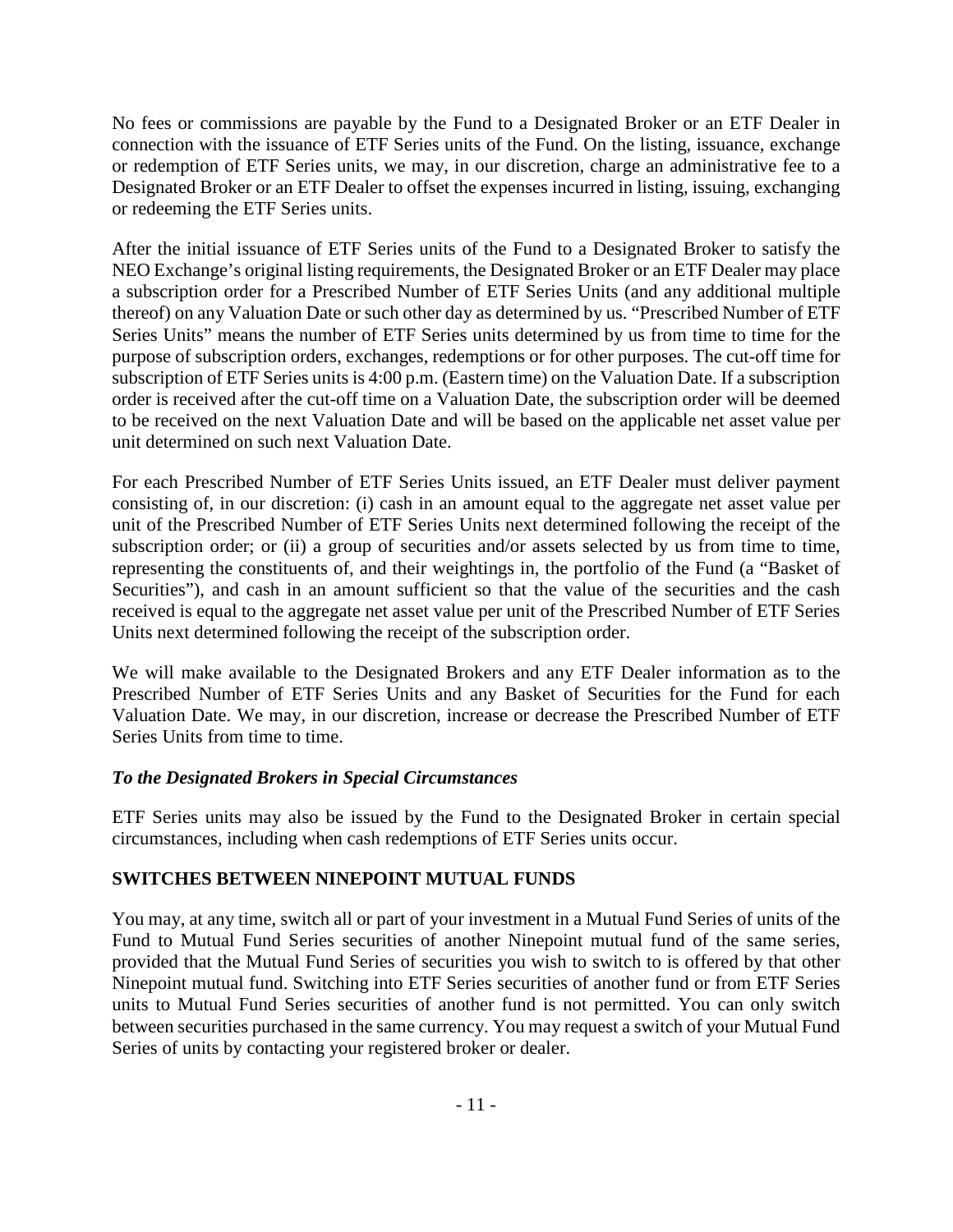A switch is a redemption of units of the Fund and a purchase of securities of another Ninepoint mutual fund, resulting in a disposition for tax purposes and a capital gain or loss will result. Please see "Income Tax Considerations" on page 28.

When you switch units of any Mutual Fund Series of the Fund, your registered dealer may charge you a switch fee of up to 2.0% of the net asset value of the units switched. This fee is negotiated with and paid to your dealer.

Upon a switch of your Mutual Fund Series of units, the number of securities you hold will change since each Mutual Fund Series of securities of a Ninepoint mutual fund has a different security price.

# **RECLASSIFICATIONS BETWEEN SERIES OF THE FUND**

You may, at any time, reclassify all or part of your investment in one Mutual Fund Series of the Fund to another Mutual Fund Series of the Fund, provided that such series is available for purchase and you are eligible to invest in the Mutual Fund Series of units into which you are reclassifying.

You cannot reclassify between ETF Series units and Mutual Fund Series units of the Fund. You may only buy and sell ETF Series units at the market price on the NEO Exchange through a registered broker or dealer subject only to customary brokerage commissions.

If you wish to reclassify all or part of your investment in Series F, Series SF or Series I units of the Fund into Series A or Series S units of the Fund, your Series A and Series S units will be reclassified through your dealer under the Initial Sales Charge Option.

A reclassification between Mutual Fund Series of units of the Fund will not be considered a disposition for tax purposes and, accordingly, you will not realize a capital gain or loss. Please see "Income Tax Considerations" on page 28. You may request a reclassification of your Mutual Fund Series of units by contacting your registered broker or dealer.

When you reclassify units of any Mutual Fund Series of the Fund, your registered dealer may charge you a fee of up to 2.0% of the net asset value of the units reclassified. This fee is negotiated with and paid to your dealer.

Upon a reclassification of your Mutual Fund Series of units, the number of units you hold will change since each Mutual Fund Series of units of the Fund has a different unit price. If you cease to be eligible to hold Series F, Series SF or Series I units of the Fund, we may reclassify your units into another series of units of the Fund which you are eligible to hold after providing you with 5 days' notice, unless you notify us during the notice period and we agree that you are once again eligible to hold your units. If you are reclassified into Series A or Series S units of the Fund, your Series A and Series S units of the Fund will be reclassified through your dealer under the Initial Sales Charge Option.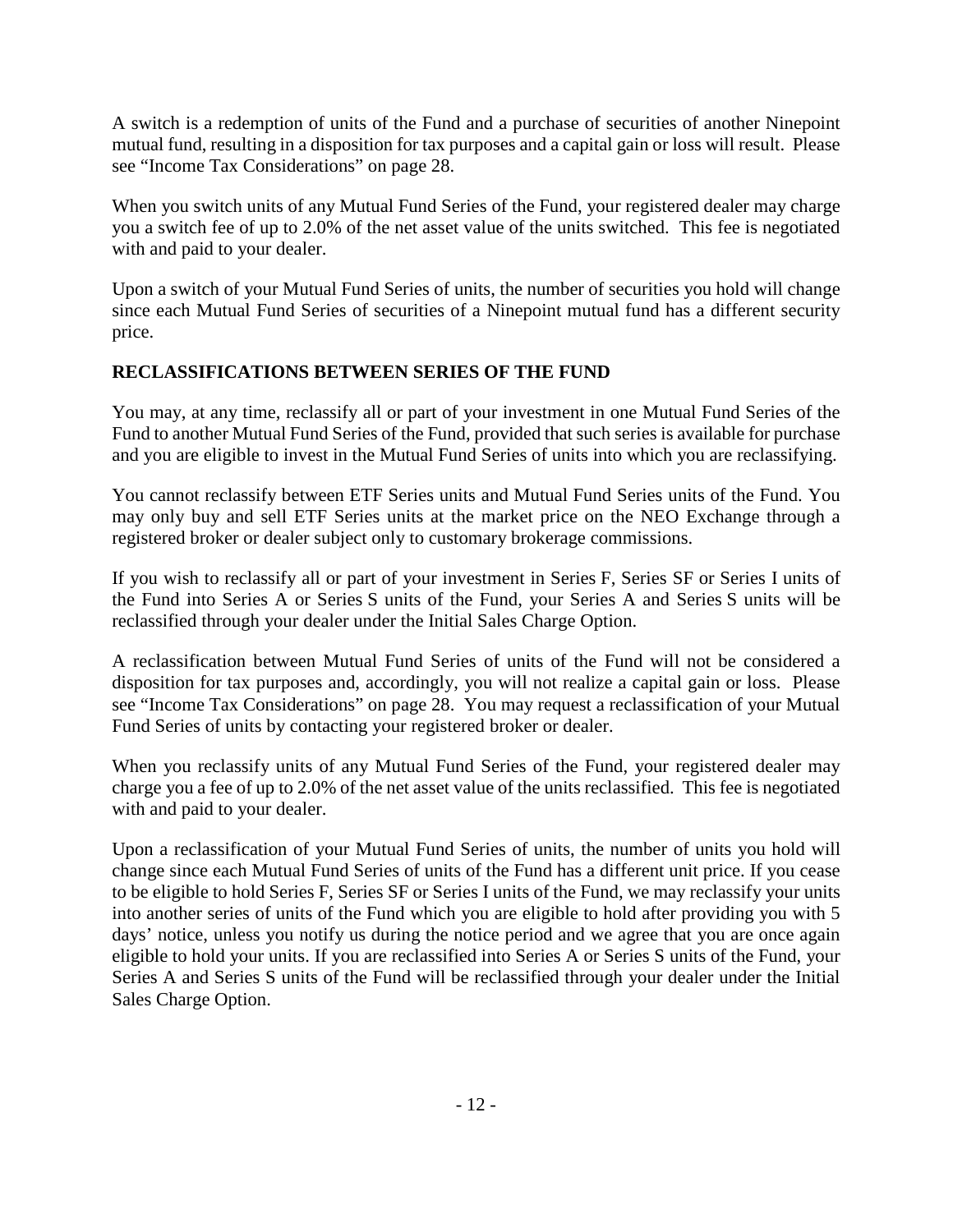#### **REDEMPTION OF UNITS**

#### **Redemptions of Mutual Fund Series Units**

An investor may redeem Mutual Fund Series units of the Fund by completing a redemption request and delivering it to the investor's registered dealer approved by the Manager. The Manager may require that an investor's signature on any redemption request be guaranteed by a bank, trust company, credit union or otherwise to the satisfaction of the Manager. A redemption request received by the recordkeeper before 4:00 p.m. (Eastern time) on a Valuation Date will receive the net asset value per unit for the applicable Mutual Fund Series of units established as of the close of business on that day. A redemption request received by the recordkeeper after 4:00 p.m. (Eastern time) or on a day which is not a Valuation Date will receive the net asset value per unit for the applicable Mutual Fund Series of units established as of the close of business on the next Valuation Date. A dealer which receives a redemption request is required to transmit the redemption request to the recordkeeper without charge to the investor and, where practicable, by courier, priority post or telecommunications facility. The redemption payments will be made in Canadian dollars.

**The recordkeeper will pay redemption proceeds within two business days after the receipt of the investor's order, provided the written request for redemption submitted to the registered dealer is complete and the registered dealer has provided correct settlement instructions to the recordkeeper.** 

Your dealer may seek reimbursement from you for any of its losses caused by you in connection with a failed settlement of a redemption of units of the Fund where such dealer has the contractual right to do so.

The Manager reserves the right to require any unitholder of the Fund to redeem such unitholder's entire holding or a portion of the units of the Fund held by such unitholder at its sole discretion including where a unitholder is or becomes a U.S. citizen or resident of the United States or a resident of another foreign country if the Manager concludes that their participation has the potential to cause adverse regulatory or tax consequences for the Fund or other unitholders of the Fund.

#### **Redemptions and Exchanges of ETF Series Units**

#### *Redemptions of ETF Series Units in Any Number for Cash*

On any Valuation Date, you may choose to redeem ETF Series units in any number for cash at a redemption price per ETF Series unit equal to 95% of the closing price of the ETF Series unit on the effective date of redemption, subject to a maximum redemption price of the applicable net asset value per ETF Series unit. As you will generally be able to sell ETF Series units at the market price on the NEO Exchange or another exchange or marketplace through a registered broker or dealer, subject only to customary brokerage commissions, you are advised to consult your broker, dealer or investment adviser before redeeming your ETF Series units for cash.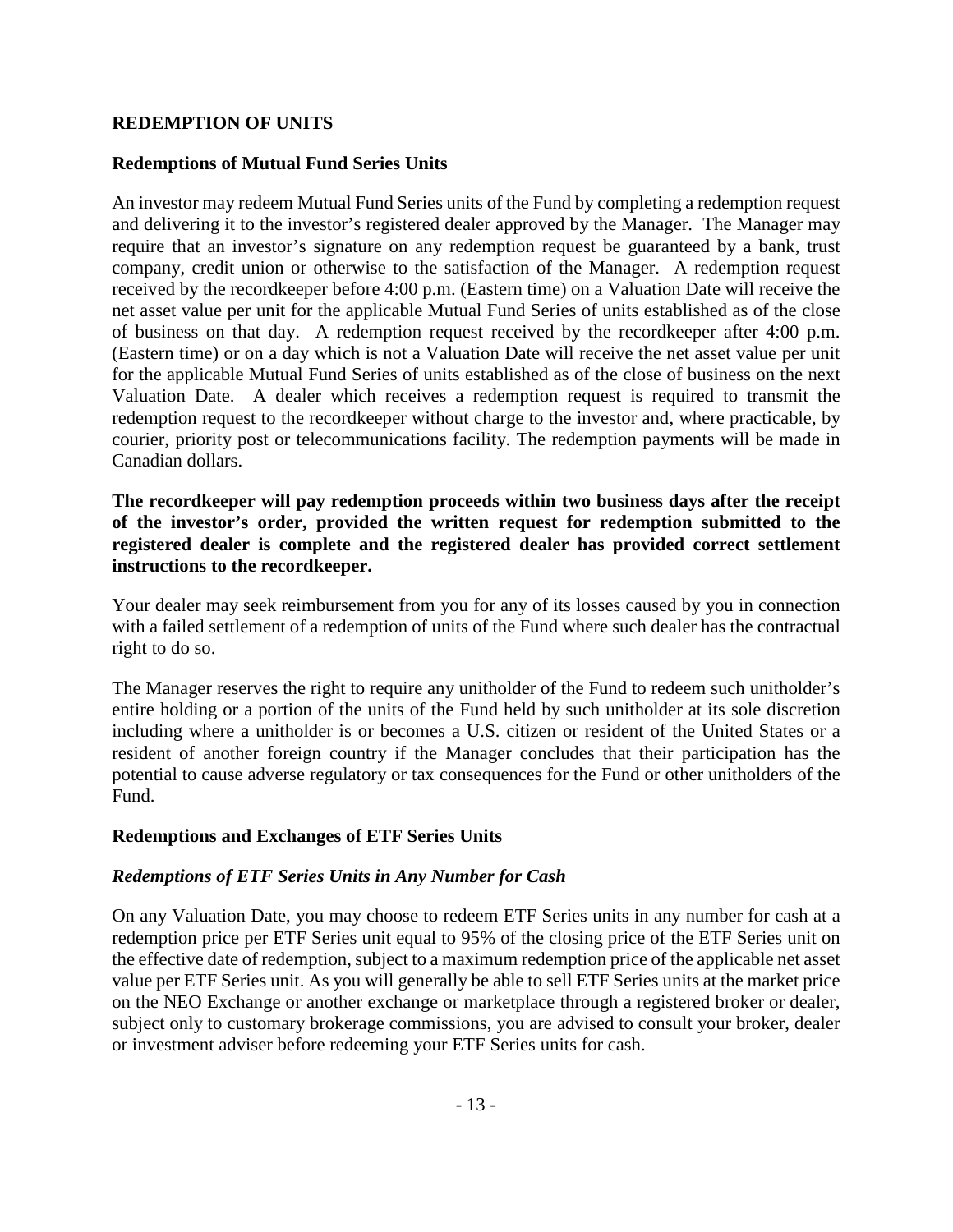For such a cash redemption to be effective on a Valuation Date, a cash redemption request in the form prescribed by us must be delivered to the Fund at the head office of the Manager through a registered broker or dealer or other financial institution that is a participant in CDS and that holds ETF Series units on behalf of the beneficial owner of such ETF Series units by 9:00 a.m. (Eastern time) on the Valuation Date (or such later time on such Valuation Date as we may permit). If the cash redemption request is received after 9:00 a.m. (Eastern time) on a Valuation Date, the cash redemption request will be effective on the next Valuation Date. Payment of the redemption price will be made by no later than the second Valuation Date after the effective day of the redemption, subject to us receiving all necessary documentation. The cash redemption request forms may be obtained from us.

If you exercise this cash redemption right during the period that begins one business day prior to a date designated by us as a record date for the determination of securityholders entitled to receive a distribution from the ETF Series of a Fund (a "Distribution Record Date") and ends on and includes that Distribution Record Date, you will be entitled to receive the applicable distribution in respect of those ETF Series units.

We will pay redemption proceeds within two business days of receiving all necessary redemption documents. If all necessary documents are not received by us within ten business days of receiving a redemption request, you will be deemed to repurchase the ETF Series units on the 10th business day at the net asset value per ETF Series unit calculated that day. The redemption proceeds will be applied to the payment of the issue price of the units. If the cost to repurchase the ETF Series units is less than the redemption proceeds, the difference will belong to the Fund. If the cost to repurchase the ETF Series units is more than the redemption proceeds, we will pay any shortfall to the Fund, but we may collect such amount, together with the charges and expenses incurred, with interest, from the broker or dealer who placed the redemption request. Your broker or dealer has the right to collect these amounts from you.

If you are redeeming more than \$25,000 of the Fund, your signature must be guaranteed by your bank, trust company or registered broker or dealer. In some cases, we may require other documents or proof of signing authority. You can contact your registered broker or dealer or us to find out the documents that are required to complete the sale.

We reserve the right to cause the Fund to redeem the ETF Series units held by you at a price equal to the net asset value per ETF Series unit on the effective date of such redemption if we believe it is in the best interests of the Fund to do so.

# *Exchange of Prescribed Number of ETF Series Units*

On any Valuation Date, with our consent, you may exchange a minimum of a Prescribed Number of ETF Series Units (and any additional multiple thereof) for, in our discretion, cash only or a Basket of Securities and cash. The securities that constitute the Basket of Securities received on a redemption may not be qualified investments under the Tax Act for Registered Plans. You should consult with your tax advisor before redeeming ETF Series Units held in your Registered Plan.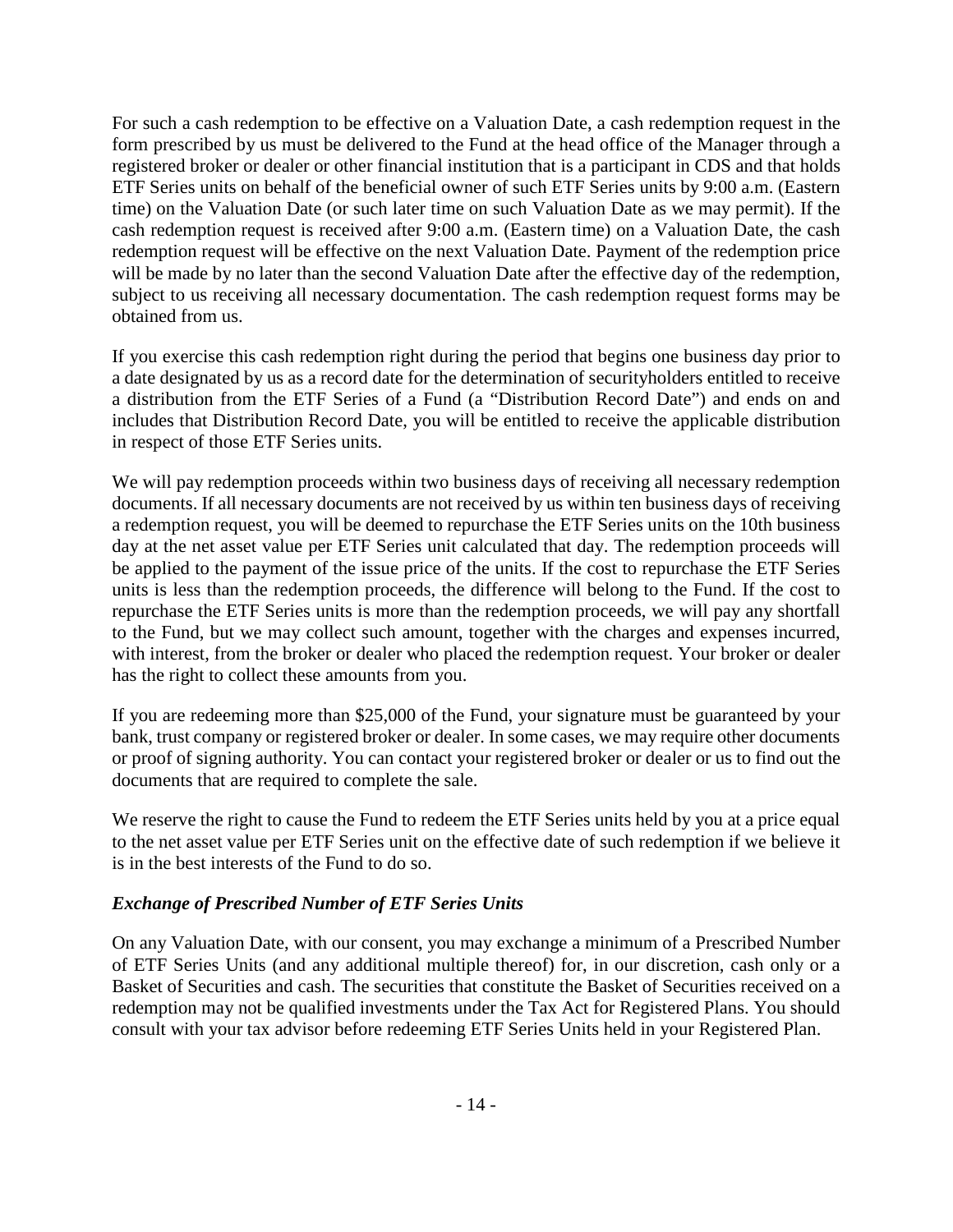To effect an exchange of ETF Series units, you must submit an exchange request, in the form prescribed by us from time to time to the Fund at the office of the Manager, or as we otherwise direct. The exchange price is equal to the aggregate net asset value per ETF Series unit of the Prescribed Number of ETF Series Units on the effective day of the exchange request, payable by delivery of, in our discretion, cash only or a Basket of Securities (constituted prior to the receipt of the exchange request) and cash. On an exchange for cash, we may, in our discretion, require you to pay to the Fund an exchange transaction fee that approximates the trading expenses incurred or expected to be incurred by the Fund in connection with the sale by the Fund of units in order to obtain the necessary cash to fund the exchange price, including, but not limited to, brokerage expenses, commissions and transaction costs. On an exchange, the applicable ETF Series units will be redeemed.

The cut-off time for exchanges of ETF Series units is 4:00 p.m. (Eastern time) on a Valuation Date. Any exchange request received after the cut-off time on a Valuation Date will be deemed to be received on the next Valuation Date and will be based on the net asset value per ETF Series units determined on such next Valuation Date. Settlement of exchanges for cash or a Basket of Securities and cash, as the case may be, will be made by no later than the second Valuation Date after the effective day of the exchange request. The securities to be included in the Basket of Securities delivered on an exchange shall be selected by us in our discretion.

We will make available to the Designated Broker and any ETF Dealers information as to the Prescribed Number of ETF Series Units and the Basket of Securities for the Fund for each Valuation Date. We may, in our discretion, increase or decrease the Prescribed Number of ETF Series Units from time to time.

If Constituent Securities are cease traded at any time by order of a securities regulatory authority or other relevant regulator or stock exchange, the delivery of such securities to you on an exchange of the Prescribed Number of ETF Series Units may be postponed until such time as the transfer of the securities is permitted by law.

# *Exchange and Redemption of ETF Series Units through CDS Participants*

The exchange and redemption rights described above must be exercised through the CDS participant through which you hold ETF Series units. Beneficial owners of ETF Series units should ensure that they provide exchange and/or redemption instructions to the CDS participants through which they hold ETF Series units sufficiently in advance of the cut-off times set by CDS participants to allow such CDS participants to notify us or as we may direct prior to the relevant cut-off time.

#### **Suspension of Redemptions**

The Fund may suspend the right of unitholders to redeem units (a) for the whole or any part of a period during which normal trading is suspended on a stock exchange or options exchange within or outside Canada on which securities are listed and posted for trading, or which specified derivatives are traded (if applicable), if those securities or specified derivatives represent more than 50 percent by value, or underlying market exposure, of the total assets of the Fund (without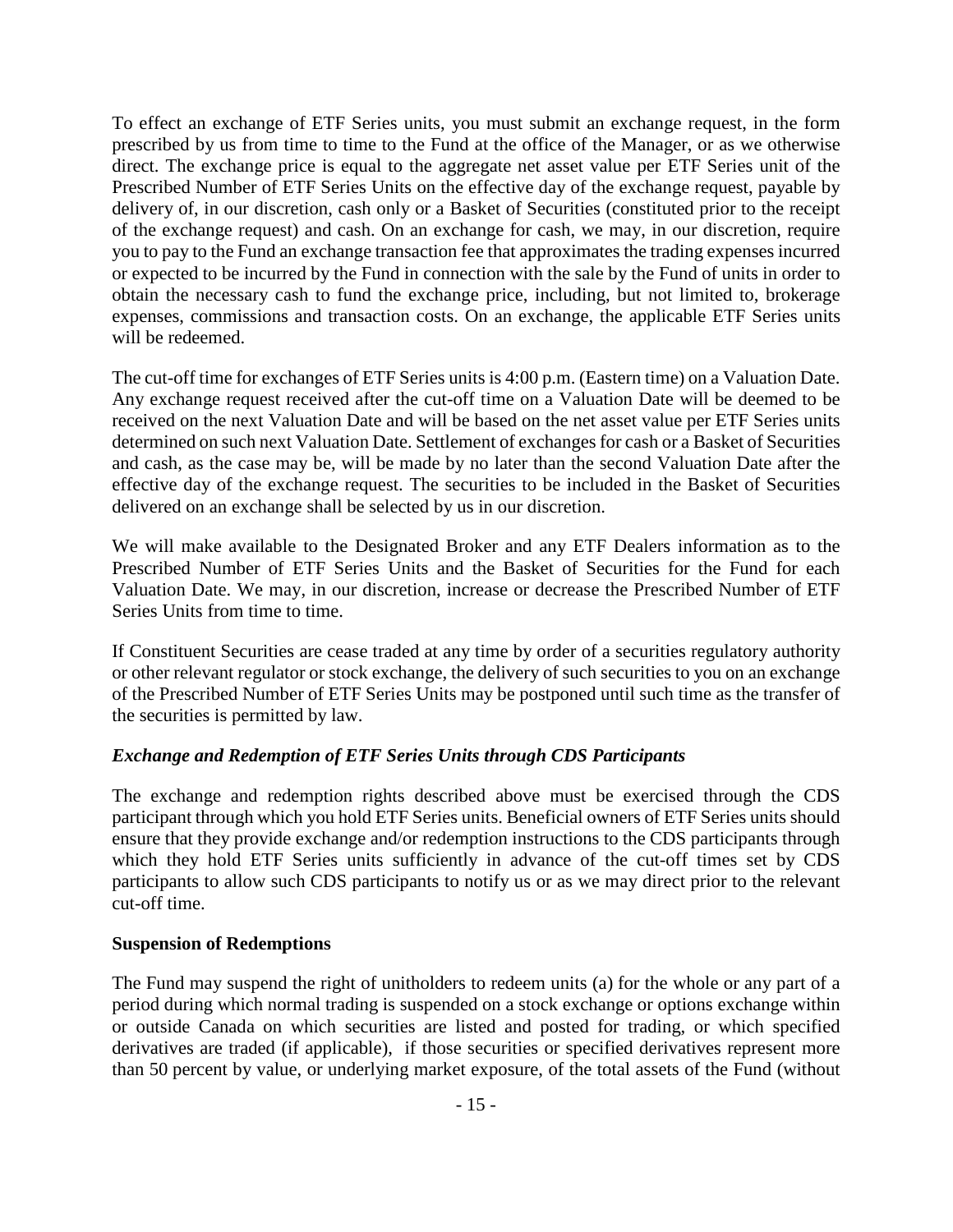allowance for liabilities) and if those securities or specified derivatives, (if applicable) are not traded on any other exchange that represents a reasonably practical alternative for the Fund; or (b) with the consent of the Ontario Securities Commission.

The Fund may postpone payment during a period in which the right of unitholders to request redemption of their units is suspended, despite the Fund's obligation to pay the redemption price for units that have been redeemed in accordance with the redemption requirements.

# **RESPONSIBILITY FOR OPERATION OF THE FUND**

# **The Manager**

Ninepoint Partners LP is the manager of the Fund. The registered office of the Manager is located at the Royal Bank Plaza, South Tower, 200 Bay Street, Suite 2700, P. O. Box 27, Toronto, Ontario, M5J 2J1. Further contact information of the Manager is as follows:

> Tel: (416) 943 6707 Fax: (416) 628-2397 Email: invest@ninepoint.com Website: www.ninepoint.com Toll free number: 1 866 299 9906

Under the management agreement dated April 16, 2018, together with amended and restated Schedule "A" dated May 9, 2022 between the Manager and the Fund, the Manager is responsible for providing all management and administrative services required by the Fund, which includes the management of the investment portfolio, investment analysis, recommendations and decisions, the implementation of the portfolio purchase and sale transactions and arranging for the distribution of the Fund's securities and is paid a management and incentive fee for performing its duties. Pursuant to this agreement, the Manager may delegate any or all of its duties and responsibilities to one or more agents to assist it in the performance of such duties and responsibilities. The Manager may resign as manager of the Fund on 90 days' prior written notice to unitholders, other than a resignation in connection with a corporate reorganization which results in no material change to the day-to-day management, administration or operation of the Fund. The Manager will appoint a successor manager of the Fund, and unless the successor manager is an affiliate of the Manager, such appointment must be approved by a majority of the unitholders of the Fund. If prior to the effective date of the Manager's resignation, a successor manager is not appointed or the unitholders of the Fund do not approve the appointment of the successor manager as required, the Fund will be terminated in accordance with the terms of the Declaration of Trust.

The Manager is overseen by the Independent Review Committee (the "IRC") in respect of conflict of interest matters identified by the Manager. For further information on the IRC, please see page 27.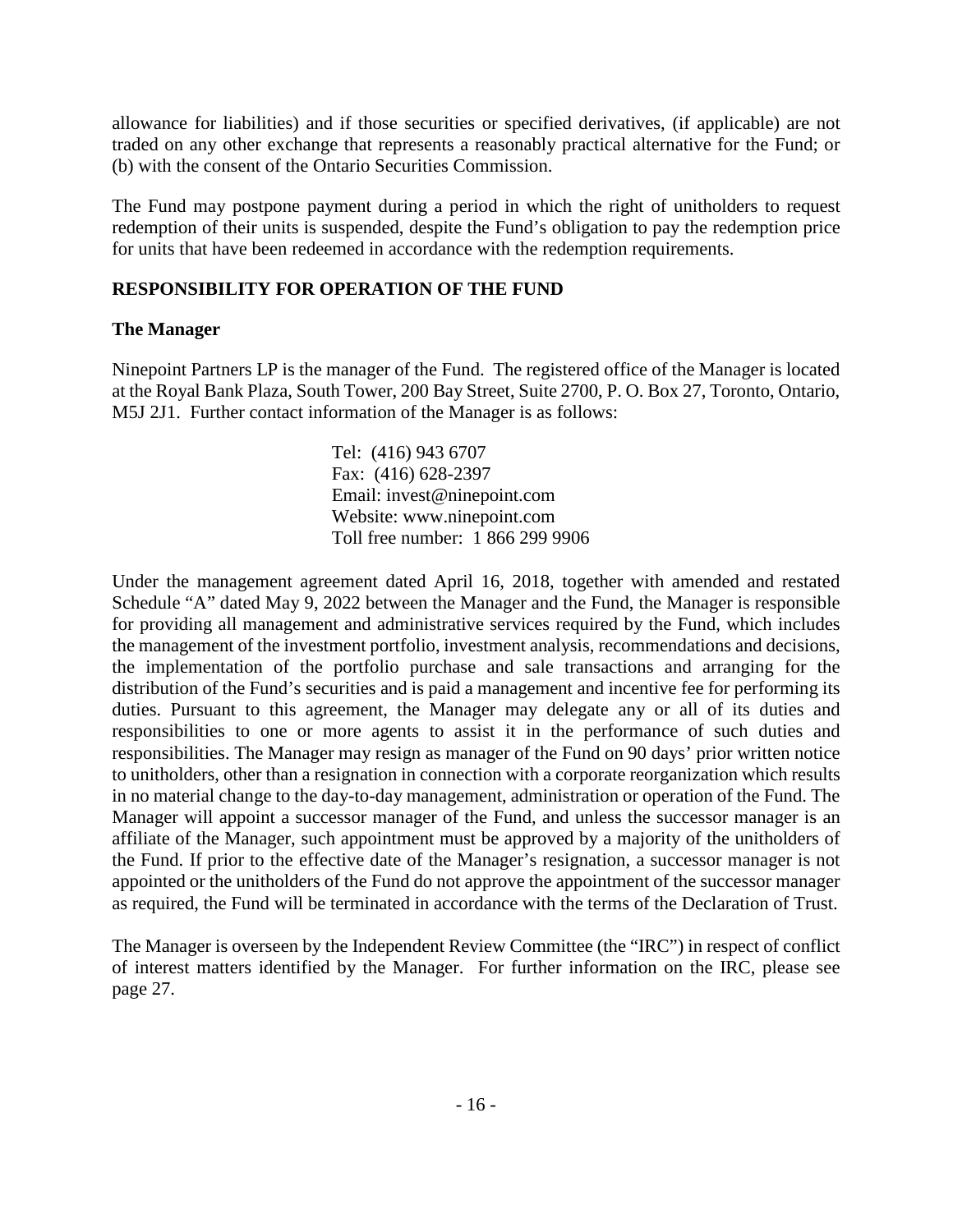# **Officers and Directors of the Manager and the General Partner of the Manager**

The following are the names, municipalities of residence, offices and principal occupations or business activities during the five years preceding the date hereof of the directors and executive officers of the Manager and/or of Ninepoint Partners GP Inc. (the "GP"), the general partner of the Manager.

| Name and Municipality of<br><b>Residence</b>  | Position with the Manager<br>and/or the GP                                                                                                                            | <b>Principal Occupation for the</b><br><b>Past 5 Years</b>                                                                                                                                                                                                                                                                                                     |
|-----------------------------------------------|-----------------------------------------------------------------------------------------------------------------------------------------------------------------------|----------------------------------------------------------------------------------------------------------------------------------------------------------------------------------------------------------------------------------------------------------------------------------------------------------------------------------------------------------------|
| John Wilson<br>North York, Ontario            | Senior Portfolio Manager and<br>Managing Partner of the<br>Manager<br>Co-Chief Executive Officer,<br>Managing Partner and director<br>of the GP                       | Senior Portfolio Manager and<br>of the<br>Managing<br>Partner<br>Manager<br>Co-Chief<br>and<br>Executive Officer of the GP.<br>Until July 31, 2017, Chief<br>Executive Officer, Co-Chief<br><b>Investment Officer and Senior</b><br>Portfolio Manager of Sprott<br>Asset Management LP and<br>Chief Executive Officer of<br>Sprott Asset Management GP<br>Inc. |
| <b>James Robert Fox</b><br>Etobicoke, Ontario | Managing<br>Partner of<br>the<br>Manager<br>Co-Chief Executive Officer,<br>Managing Partner and director<br>of the GP                                                 | Managing<br>Partner<br>of the<br>Manager<br>Co-Chief<br>and<br>Executive Officer of the GP.<br>Until July 31, 2017, President<br>of Sprott Asset Management<br>and<br>Sprott<br>LP<br>Asset<br>Management<br><b>GP</b><br>Inc.,<br>registered representative of<br>Sprott Private Wealth LP and<br>Managing Director of Sprott<br>PrivateWealth GP Inc.        |
| Kirstin McTaggart<br>Mississauga, Ontario     | Chief Compliance Officer and<br>Chief Administrative Officer<br>of the Manager<br>Chief Compliance Officer,<br>Chief Administrative Officer<br>and Director of the GP | Chief Compliance Officer and<br>Chief Administrative Officer<br>of the Manager.<br>Until July 31, 2017, Chief<br>Compliance Officer of Sprott<br>Asset Management LP and<br>Chief Compliance Officer $\&$                                                                                                                                                      |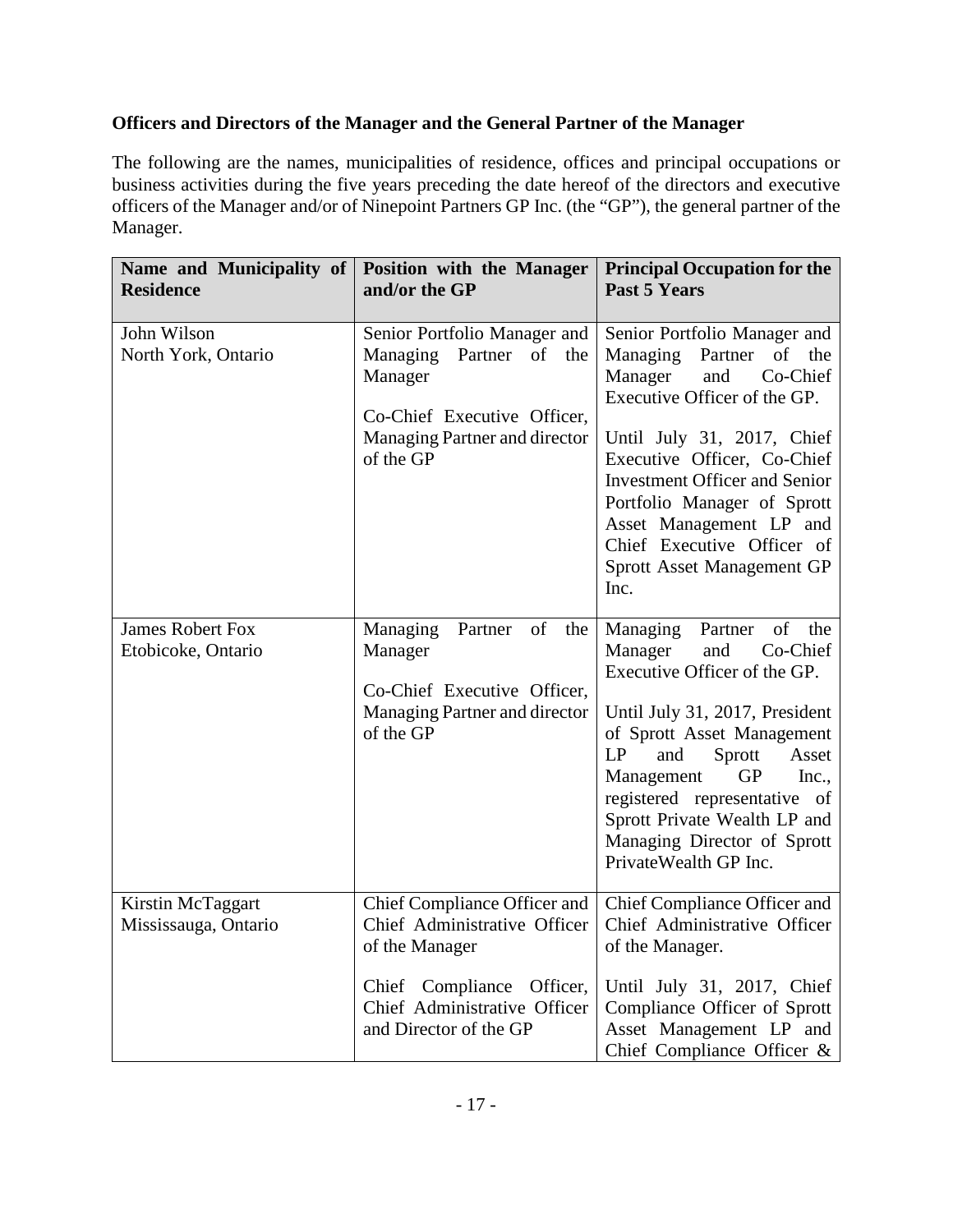| <b>Residence</b>                  | Name and Municipality of Position with the Manager<br>and/or the GP | <b>Principal Occupation for the</b><br>Past 5 Years                                                                    |
|-----------------------------------|---------------------------------------------------------------------|------------------------------------------------------------------------------------------------------------------------|
|                                   |                                                                     | Operations of Sprott Private<br>Wealth GP Inc.                                                                         |
| Shirin Kabani<br>Toronto, Ontario | Chief Financial Officer of the<br>Manager                           | Chief Financial Officer of the<br>Manager.                                                                             |
|                                   | Chief Financial Officer of the<br><b>GP</b>                         | Until July 31, 2017, Senior<br>Manager of Sprott Inc. Prior<br>thereto, Senior Financial<br>Analyst of IBM Canada Ltd. |

### **Portfolio Manager**

The Manager is the portfolio manager (the "Portfolio Manager") of the Fund. Investment decisions for the Fund are made completely and solely by the Portfolio Manager. The day-to-day management of the investment portfolio is the responsibility of the Portfolio Manager.

The Portfolio Manager provides investment management services to other clients. Those client accounts may follow the same investment objective and strategy as used by the Fund. In placing an order to buy and sell securities, execution between the Fund and other accounts will be conducted in a manner which the Portfolio Manager believes is fair and equitable. The Portfolio Manager and its principals may also trade in securities for their personal accounts and may also invest in the same securities as the Fund. In doing so, the Portfolio Manager and its principals will comply with all applicable laws.

#### **Portfolio Management Team**

#### Étienne Bordeleau-Labrecque

#### *Vice President, Portfolio Manager*

Étienne Bordeleau-Labrecque is Vice President, Portfolio Manager with the Manager where he is part of the Fixed Income team, specializing in the application of derivatives strategies across asset classes as a way to manage risk and improve investment outcomes. Étienne joined the Former Manager in 2012, where he supported the Enhanced Equity Team, covering North American financial, energy, utility and health care sectors. Prior to joining the Former Manager, Étienne worked at the Bank of Canada's Financial Stability Division where he focused on Canadian and International banks, their risks and the post-crisis regulatory effort. Étienne holds a Bachelor of Science in Economics from the Université de Montréal. He also obtained his MBA from the Rotman School of Management at the University of Toronto, and was awarded his CFA designation in 2015.

John Wilson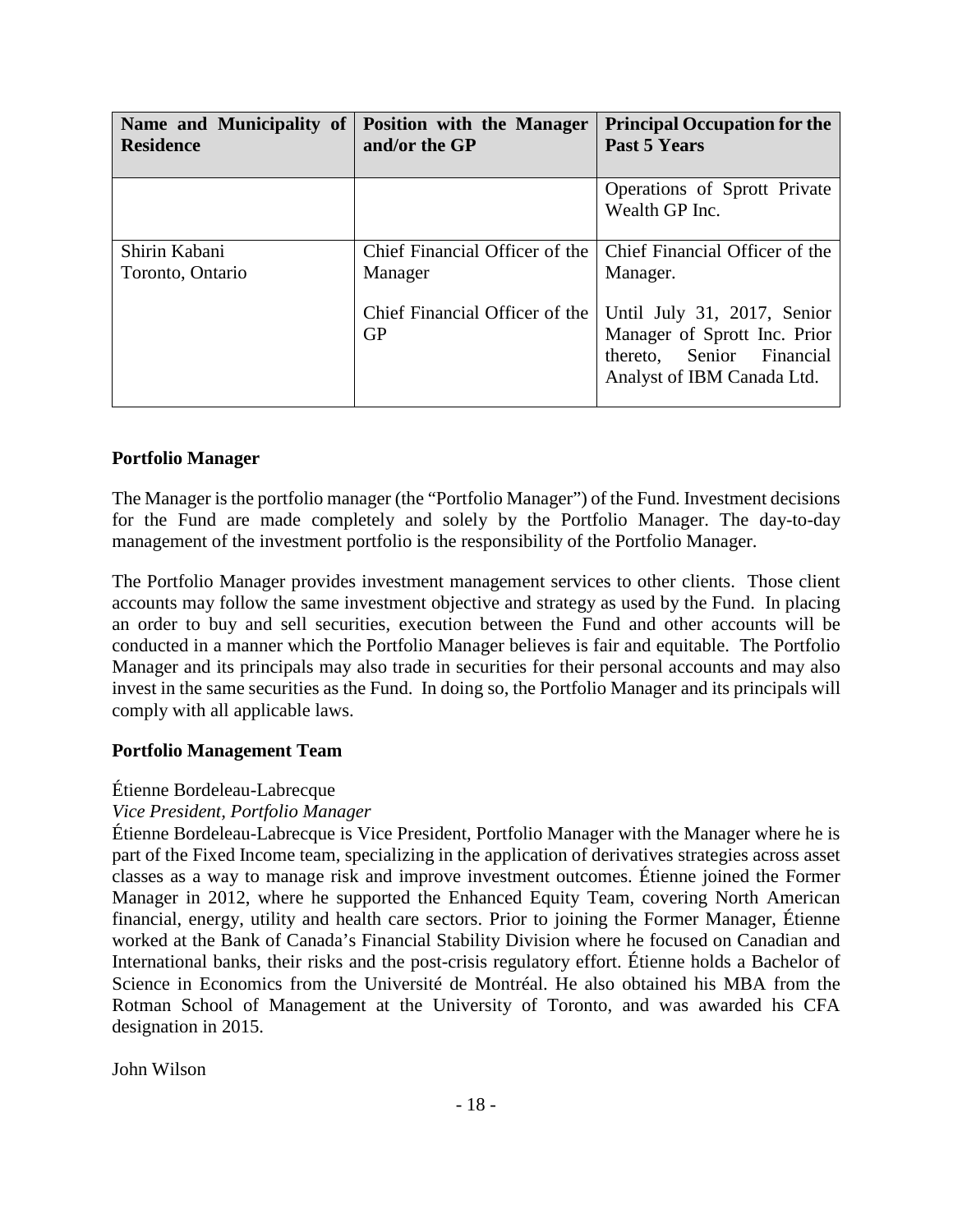#### *Co-CEO, Managing Partner, Senior Portfolio Manager*

John Wilson, who is currently a Senior Portfolio Manager with the Manager, joined the Former Manager in January 2012 as a senior portfolio manager and has 25 years of investment and business experience. Most recently, Mr. Wilson was Chief Investment Officer of Cumberland Private Wealth Management. Previously, Mr. Wilson was the founder of DDX Capital Partners, an alternative investment manager. Prior to that, he was Managing Director and a technology analyst at RBC Capital Markets; and previously, a Director at UBS Canada. Mr. Wilson is an MBA graduate of The Wharton School, University of Pennsylvania.

The Manager remains wholly responsible for the management of the Fund, including the management of its investment portfolio.

There is a portfolio management committee which meets on a quarterly basis to review the economic and market outlook as well as the focus of the Fund. Investment decisions made by the portfolio management team are not subject to oversight, approval or ratification of this committee.

#### **Affiliated Entities**

The diagram below sets out the relationships among the affiliated entities that provide services to the Fund or to the Manager in connection with the Fund. The disclosure of the amount of fees received from the Fund by each affiliated entity that provides services to the Fund or to the Manager in relation to the Fund is provided in the audited financial statements of the Fund.



Ninepoint Partners GP Inc. is the general partner of Ninepoint Partners LP. Sightline GP Inc. is the general partner of Sightline Wealth Management LP. Each of Ninepoint Partners GP Inc. and Sightline GP Inc. are wholly owned subsidiaries of Ninepoint Financial Group Inc.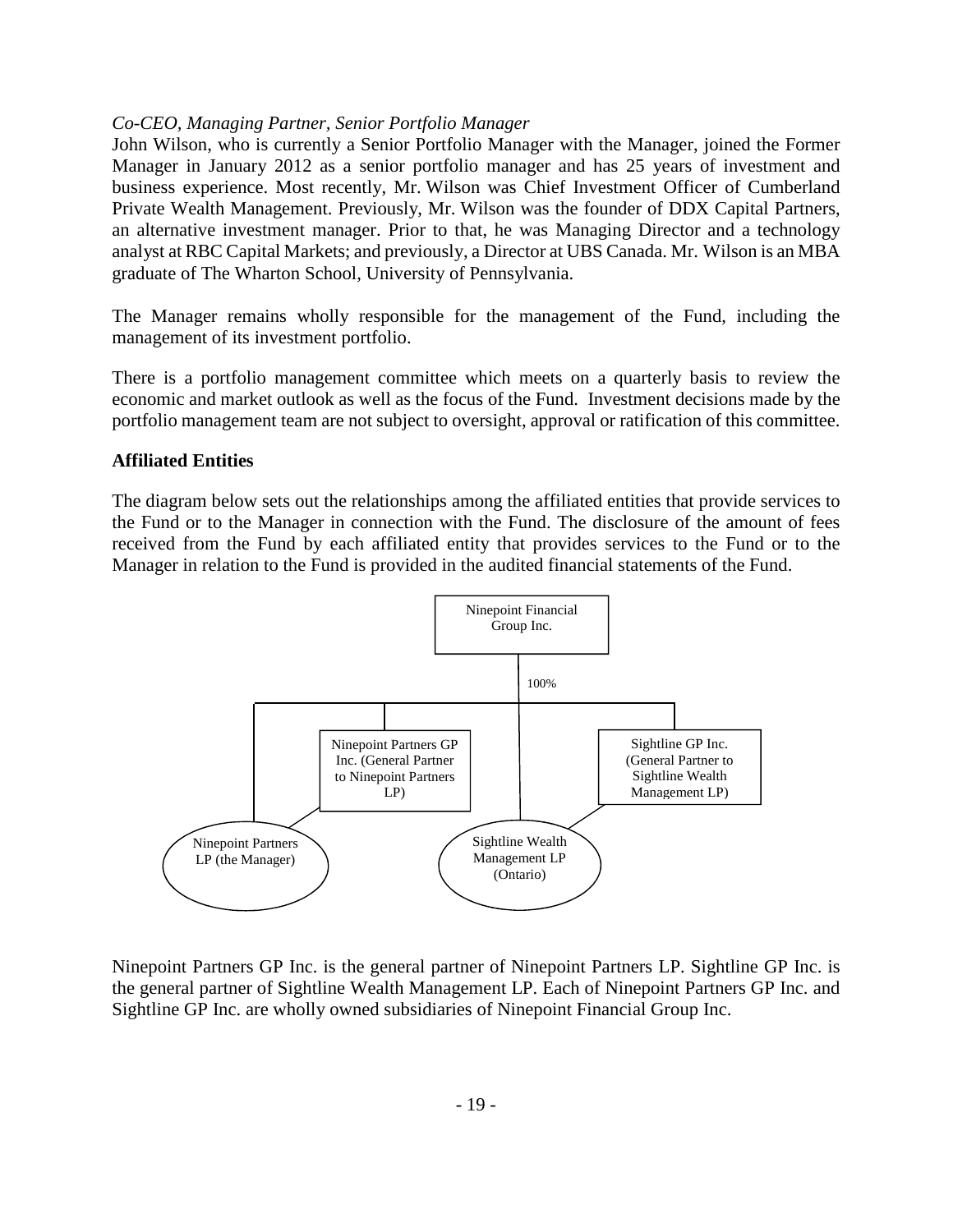Each of the following individuals is a director and/or officer of the Manager or the general partner of the Manager, who also is a director and/or officer of an entity that provides services to the Fund or to the Manager (or of the general partner of such entity):

| <b>Name</b>                   | <b>Position with the Manager or the</b>                                                                                                                       | <b>Position with Affiliated</b>                                                                                                          |
|-------------------------------|---------------------------------------------------------------------------------------------------------------------------------------------------------------|------------------------------------------------------------------------------------------------------------------------------------------|
|                               | <b>General Partner of the Manager</b>                                                                                                                         | <b>Entities</b>                                                                                                                          |
| John Wilson                   | Senior Portfolio Manager and<br>Partner<br>of<br>the<br>Managing<br>Manager                                                                                   | Director of Sightline Wealth<br>Management LP                                                                                            |
|                               | Co-Chief Executive Officer,<br>Managing Partner and director of<br>the General Partner of the<br>Manager                                                      |                                                                                                                                          |
| <b>James Robert Fox</b>       | of<br>the<br>Managing<br>Partner<br>Manager<br>Executive<br>Co-Chief<br>Officer,<br>Managing Partner and director of<br>the General Partner of the<br>Manager | Managing Director of general<br>partner of Sightline Wealth<br>Management LP                                                             |
| Kirstin<br>Heath<br>McTaggart | Chief Compliance Officer and<br>Chief Administrative Officer of<br>the Manager<br>Director of the General Partner<br>of the Manager                           | Chief<br>Director<br>and<br>Officer<br>Compliance<br>$\&$<br>Operations of general partner<br>Sightline<br>of<br>Wealth<br>Management LP |

# **Trustee**

Under the Declaration of Trust, Ninepoint Partners LP has assumed the role of trustee of all securities held on behalf of the Fund. Under the Declaration of Trust, the Trustee may resign as the trustee of the Fund by giving the unitholders 60 days' prior notice, and the Manager may remove the Trustee by giving the Trustee 60 days' prior notice. The Trustee holds title to the securities owned by the Fund on behalf of unitholders. The Manager and Trustee have exclusive authority over the assets and affairs of the Fund with a fiduciary responsibility to act in the best interests of the unitholders.

# **Custodian**

Under the custodian agreement dated April 16, 2018, as amended (the "Custodian Agreement"), CIBC Mellon Trust Company of Toronto, Ontario has been appointed the custodian for the Fund. This agreement may be terminated by either party upon providing 90 days' written notice, or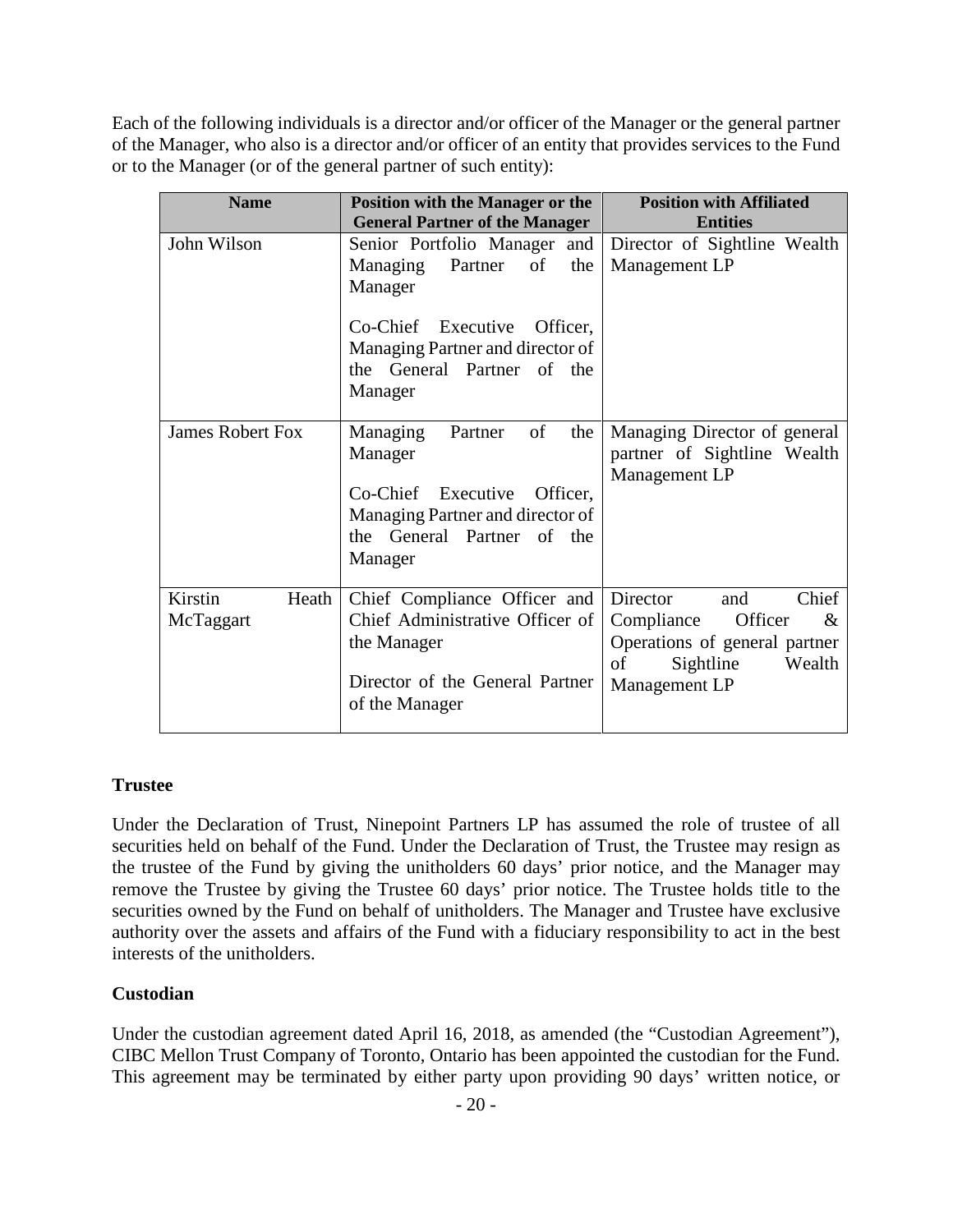immediately if any party becomes insolvent, or makes an assignment for the benefit of creditors, or a petition in bankruptcy is filed by or against that party and is not discharged within 30 days, or proceedings for the appointment of a receiver for that party are commenced and not discontinued within 30 days. CIBC Mellon Trust Company holds cash and securities on behalf of the Fund and is responsible for ensuring that the cash and securities are safe and secure. All of such securities will be held by CIBC Mellon Trust Company. CIBC Mellon Trust Company holds title to the securities owned by the Fund on behalf of the securityholders of the Fund.

# **Recordkeeper of Mutual Fund Series**

CIBC Mellon Global Securities Services Company is the recordkeeper for the Fund. In such capacity, the recordkeeper keeps a register of the owners of the applicable units of the Mutual Fund Series, processes purchase and redemption orders of Mutual Fund Series units, and issues investor account statements and issues annual tax reporting information.

# **Registrar and Transfer Agent of ETF Series**

TSX Trust Company. acts as the registrar and transfer agent of the ETF Series units of the Fund, maintaining the register of ETF Series units of the Fund at its office in Toronto, Ontario.

# **Auditors**

The auditors of the Fund are KPMG LLP of Toronto, Ontario. The Manager will not seek the approval of unitholders before changing the auditors of the Fund; however, the Manager will provide unitholders with at least 60 days' written notice before the effective date of any such change.

# **Securities Lending Agent**

The Bank of New York Mellon of New York City, New York is the securities lending agent (the "Securities Lending Agent") for the Fund. The Securities Lending Agent is independent of the Manager. The Manager has appointed the Securities Lending Agent under the terms of a written agreement between the Manager, the Trustee and the Securities Lending Agent in order to administer any securities lending, repurchase and reverse repurchase transactions for the Ninepoint mutual fund (the "Securities Lending Agreement").

The Securities Lending Agreement complies with the applicable provisions of NI 81-102. Under the provisions of the agreement, the Securities Lending Agent will:

- assess the creditworthiness of potential counterparties to these transactions (typically, registered brokers and/or dealers);
- negotiate the actual securities lending, repurchase and reverse repurchase agreements with such counterparties;
- collect lending and repurchase fees and provide such fees to the Manager;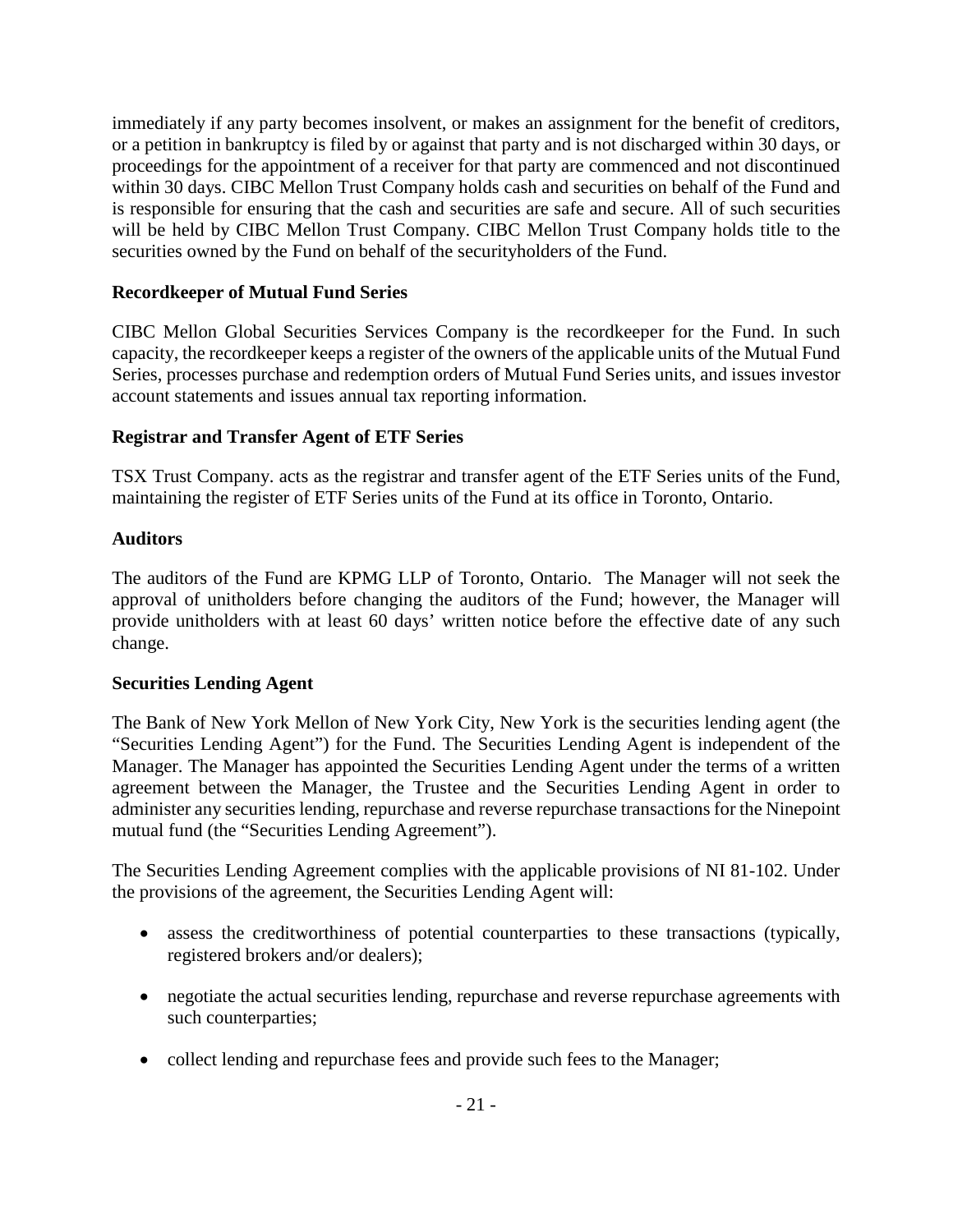- monitor (daily) the market value of the securities sold, loaned or purchased and the collateral and ensure that the Fund holds collateral equal to at least 102% of the market value of the securities sold, loaned or purchased; and
- ensure that the Fund does not loan or sell more than 50% of the net asset value of its assets (not including the collateral held by the Fund, as applicable) through lending and repurchase transactions.

The Securities Lending Agreement may be terminated by a party on at least 30 business days' prior notice to the other parties.

# **Brokerage Arrangements**

Decisions as to the purchase and sale of portfolio assets and portfolio securities, and the execution of portfolio transactions, including the selection of the market, the selection of the broker and the negotiation of commissions, are made by the Portfolio Manager. Where appropriate, the Portfolio Manager may execute trades with broker-dealers that provide goods or services in addition to order execution.

Factors considered when selecting a broker for a specific transaction may include brokerage services provided including execution capability, commission rate, willingness to commit capital, anonymity and responsiveness, the nature of the market for the security, the timing or size and type of the transaction, the reputation, experience and financial stability of the broker, the quality of the services rendered in other transactions, other goods and services provided (where appropriate), financial strength metrics, business continuity and trade settlement capabilities. Notwithstanding the factors listed above, in effecting portfolio transactions, overall service and prompt execution of orders on favourable terms will be of primary consideration. In all circumstances, the Portfolio Manager will seek to obtain the best order execution for the Fund and to minimize transaction costs.

Provided that pricing, service and other terms are comparable or less costly than those offered by other dealers, it is anticipated that a portion of the portfolio transactions for the Fund may be arranged through Sightline Wealth Management LP, which is a registered investment dealer and an affiliate of Ninepoint Partners LP. At times, the Fund may direct a portion of portfolio transactions to Sightline Wealth Management LP.

Where brokerage transactions involving client brokerage commissions of the Fund have been or might be directed to a broker in return for the provision of any good or service by the broker or a third party, other than order execution, the names of such dealers or third parties will be provided upon request by contacting the Manager at 1-866-299-9906 or via email at invest@ninepoint.com.

# **Designated Website**

A mutual fund is required to post certain regulatory disclosure documents on a designated website. The designated website of the Fund can be found at: www.ninepoint.com.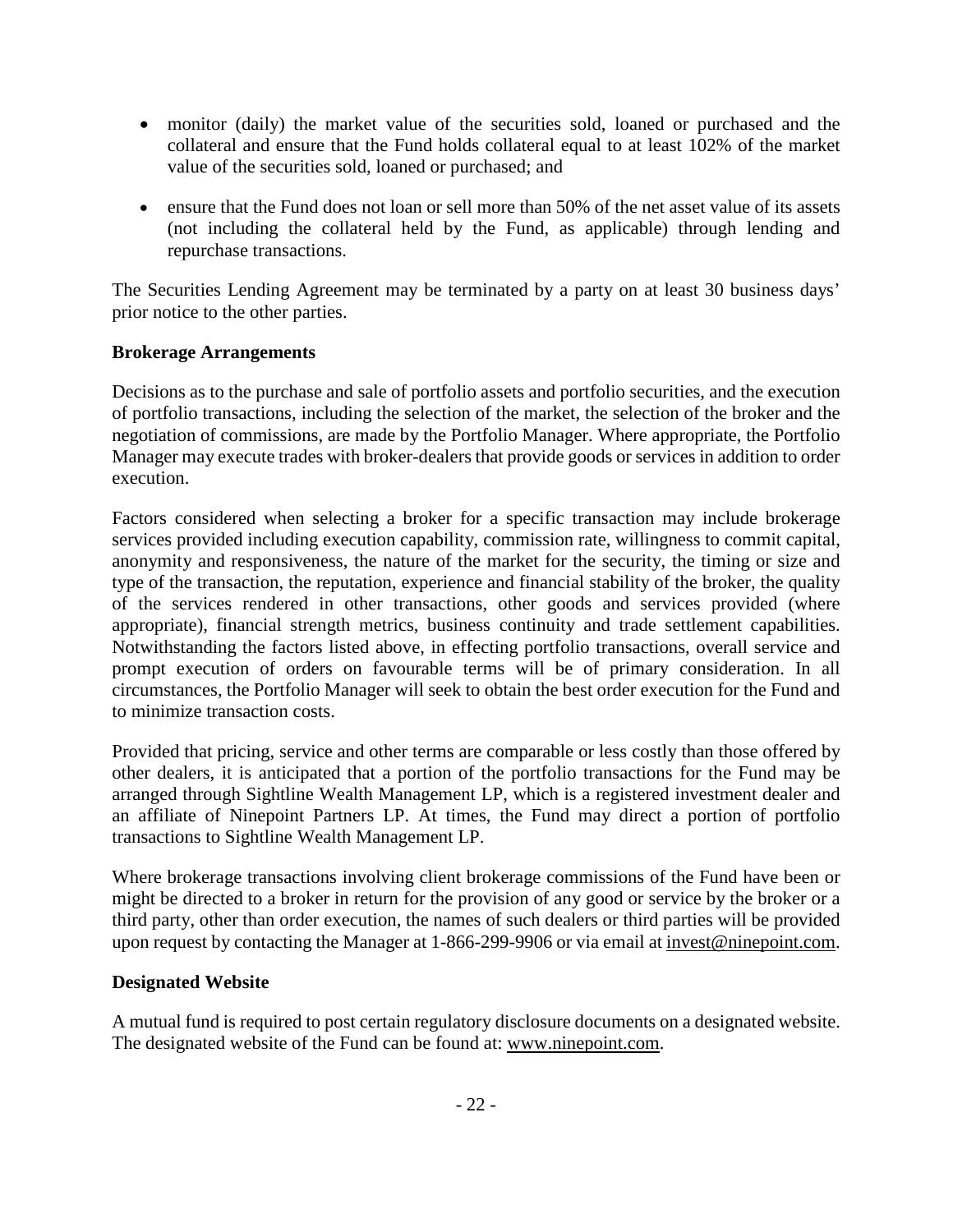### **OWNERSHIP**

#### **Principal Holders of Securities**

The general partner of Ninepoint Partners LP is a direct wholly owned subsidiary of Ninepoint Financial Group Inc., which is the sole limited partner of Ninepoint Partners LP. As at May 9, 2022, each of John Wilson and James Fox individually held 50% of the voting securities of Ninepoint Financial Group Inc.

As at May 9, 2022, Ninepoint Partners LP owned, beneficially and of record, 15,000 Series F units of the Fund, representing 100% of the issued and outstanding Series F units of the Fund.

As at May 9, 2022, the directors and senior officers of the Manager, in aggregate, did not beneficially own, directly or indirectly, more than 10% of the issued and outstanding units of any series of the Fund.

As at May 9, 2022, the members of the IRC did not own any securities in the Manager or any person or company that provides services to the Fund or to the Manager. In addition, the members, in the aggregate, did not own more than 10% of a series of units of the Fund.

#### **FUND GOVERNANCE**

### **Generally**

Ninepoint Partners LP, as manager of the Fund, is ultimately responsible for fund governance, and is overseen by the directors and officers of the Manager and/or Ninepoint Partners GP Inc., the general partner. Details of the directors and officers of the Manager and/or of Ninepoint Partners GP Inc., the general partner of the Manager, are disclosed above under "The Manager."

The Manager has established appropriate policies, procedures and guidelines to ensure the proper management of the Fund. The systems implemented monitor and manage the business and sales practices, risks and internal conflicts of interest relating to the Fund while ensuring compliance with regulatory and corporate requirements.

#### **Securities Lending, Repurchase or Reverse Repurchase Transactions**

The Fund may engage in securities lending, repurchase and reverse repurchase transactions. Where the Fund engages in these types of investments, it will:

- hold collateral equal to a minimum of 102% of the market value of the securities loaned (for securities lending transactions), sold (for repurchase transactions) or purchased (for reverse repurchase transactions) as the case may be;
- adjust the amount of collateral each business day to ensure the collateral's value relative to the market value of the securities loaned, sold or purchased remains within the 102% limit; and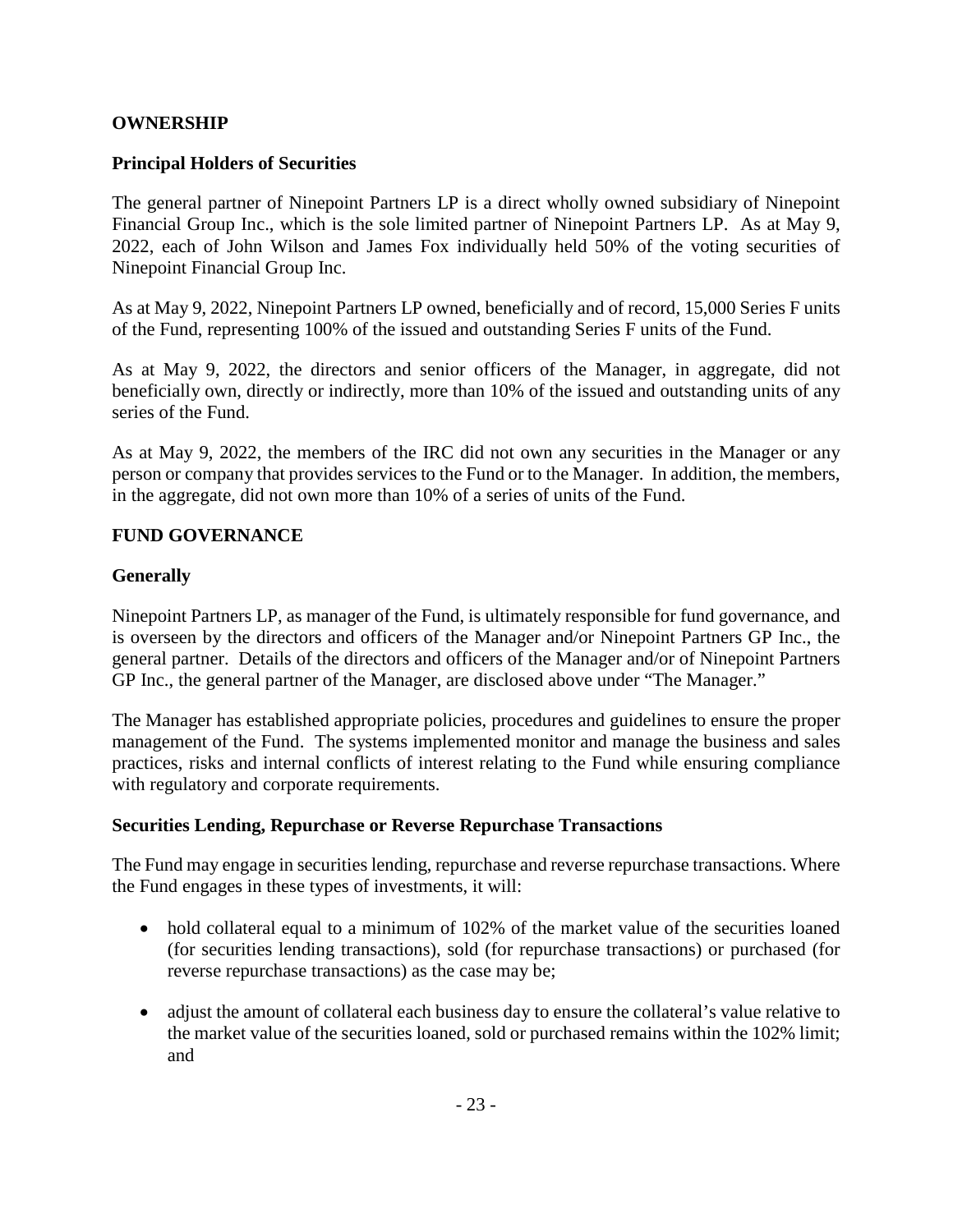limit the aggregate value of all securities loaned or sold through securities lending and repurchase transactions to under 50% of the net asset value (without including the collateral) of the Fund.

In addition, there are policies in place that set out the objectives for these particular types of investments. There are no limits or controls restricting these transactions and risk measurement or simulations are not used to test the portfolio under stress conditions. The Manager is responsible for reviewing these matters on an as-needed basis and will be independent to the agent.

# **Short Selling**

The Fund may, from time to time, engage in short selling as permitted by applicable securities legislation and in accordance with any exemptive relief granted by the Canadian securities regulatory authorities. Where the Fund engages in short selling, it will sell securities short and provide a security interest over fund assets with dealers as security in connection with such transactions. The Fund's use of short selling is subject to certain conditions including:

- (a) the securities are sold short only for cash;
- (b) the securities sold short will not be:
	- (i) a security that the Fund or underlying fund is otherwise not permitted by securities legislation to purchase at the time of the transaction;
	- (ii) "illiquid assets" as such term is defined in NI 81-102; or
	- (iii) a security of an investment fund (other than an index participation unit);
- (c) at the time the Fund sells the security short:
	- (i) the Fund has pre-arranged to borrow the securities from a lender for the purpose of such short sale;
	- (ii) the aggregate market value of all securities of the issuer of the securities sold short by the Fund does not exceed 5% of the total net asset value of the Fund; and
	- (iii) the aggregate market value of all securities sold short by the Fund does not exceed 20% of the total net asset value of the Fund.

Written policies and procedures regarding objectives and risk management procedures (including trading limits and controls) have been adopted by the Manager in connection with its short selling activities. The Manager is responsible for setting and reviewing these policies and procedures. Such policies and procedures are monitored by the Manager and are formally reviewed at least annually by the Manager and its board of directors. The Fund will adhere to controls and limits that are intended to offset the risks of short selling by short selling only liquid securities and by limiting the amount of exposure for short sales. The authorization of short selling transactions and placing limits or other controls on short selling is the responsibility of the Portfolio Manager, with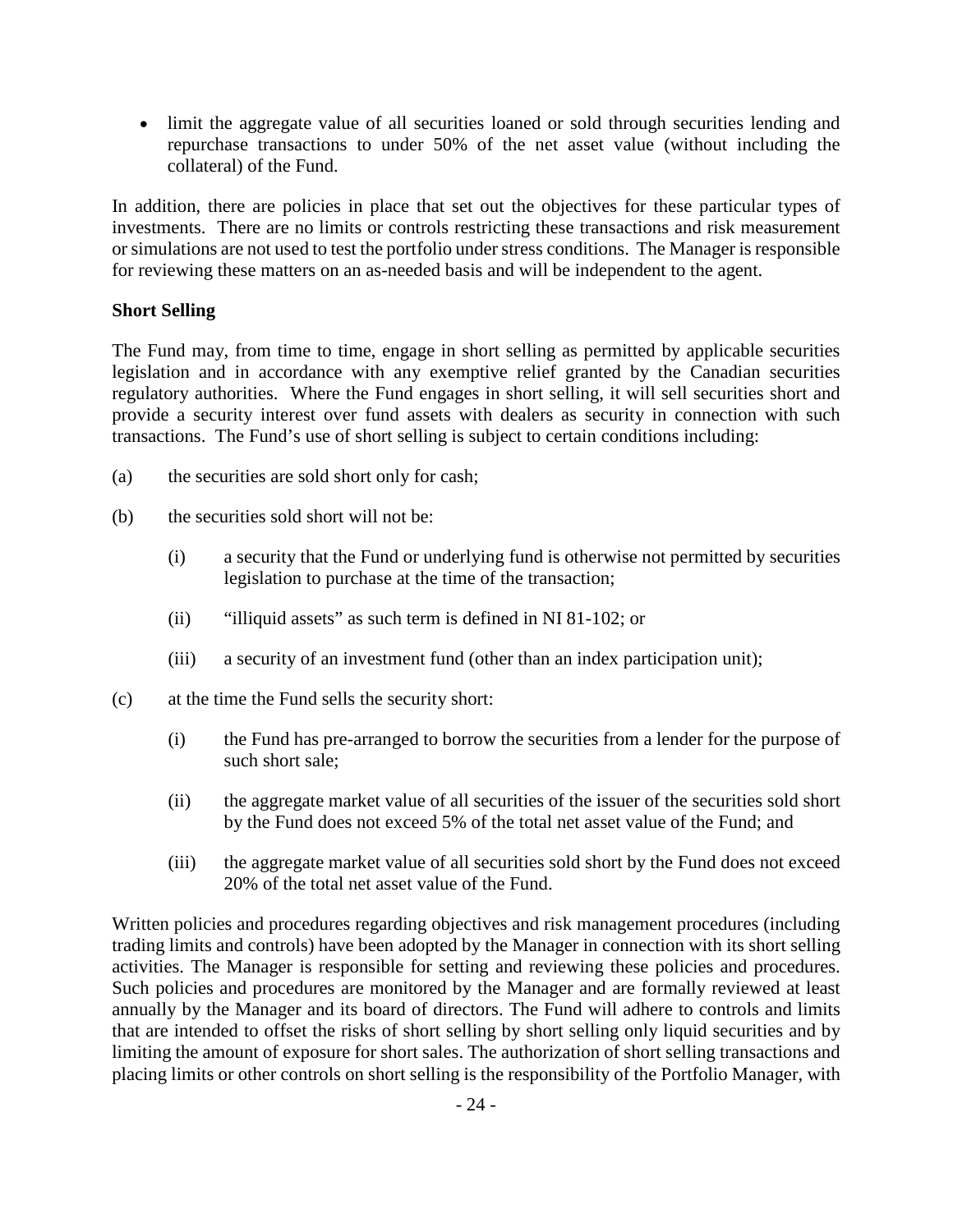post-trade review conducted by the Manager's compliance department. No risk measurement procedures or simulations are used to test the portfolio under stress conditions.

# **Derivatives**

The Fund uses derivatives, as described under the heading "Investment Strategies" in the Fund's Simplified Prospectus. The Fund must comply with the investment restrictions and practices in NI 81-102, subject to any exemptive relief obtained, in connection with its use of these futures contracts for hedging and non-hedging purposes. The Manager has processes in place to ensure the Fund complies with such restrictions and practices when it uses derivatives. Portfolio management software is also utilized to confirm that each security transaction complies with the investment guidelines and restrictions for the Fund. The Manager has written policies and procedures in place that set out the objectives and goals for derivatives trading and the risk management procedures applicable to those transactions by the Fund. The Manager is responsible for setting and reviewing these policies and procedures at least annually. The Compliance Team of the Manager monitors the risks associated with the use of derivatives independent of the individual portfolio manager. Currently, no risk measurement procedures or simulations are used to test the Fund's portfolio under stress conditions.

# **Short Term Trading**

The Manager has adopted certain restrictions to deter short-term trading. For example, the Manager may restrict purchases if an investor engages in such short-term trading. The Manager's restrictions also include charging a fee of up to 1.5% of the net asset value of the units that are redeemed within 20 days of purchasing or switching them. In addition, if we detect excessive trading of your units in the Fund within 90 days of purchasing or switching them, we reserve the right to charge an additional 3% of the net asset value of the units. These fees are payable to the Fund.

The recordkeeper, on behalf of the Manager, monitors and detects short-term trading. The recordkeeper, on direction from the Manager, automatically charges a short-term trading fee on any redemption of units of the Fund that is made within 20 days of purchasing or switching those units. The Manager assesses the short-term trading fee charged to an investor on a case-by-case basis and may, at its absolute discretion, reverse a short-term trading fee that has been charged to an investor.

The short-term trading fees will not be charged: (i) for a redemption of units acquired through automatic reinvestment of all distributions of net income or capital gains by the Fund; (ii) for a redemption of units in connection with a failed settlement of a purchase of units; (iii) as a result of reclassifying units of the Fund from one series into another series of the Fund; (iv) for a redemption of units by another investment fund or investment product approved by the Manager; (v) for a redemption of units as a result of regular payments made from RRIFs and locked-in retirement income funds; or (vi) in the absolute discretion of the Manager as described above. For purposes of the short term trading fee, units will be considered to be redeemed on a first-in first-out basis.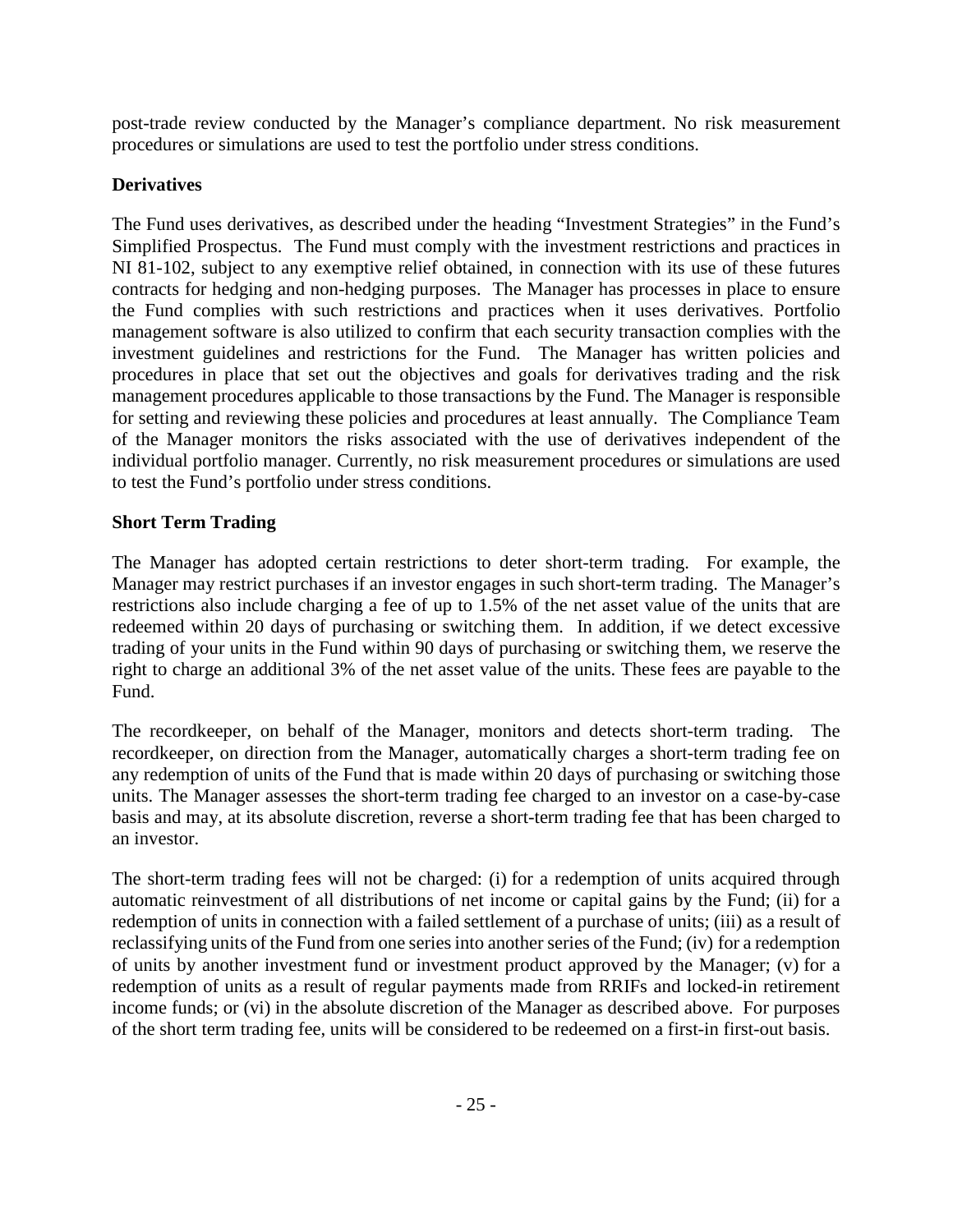The short-term trading fees generally do not apply to ETF Series units. We do not believe that it is necessary to impose any short-term trading restrictions on ETF Series units, as such series are primarily traded in the secondary market, in the same way as other listed securities. In the few situations where ETF Series units of the Fund are not purchased in the secondary market, purchases usually involved a Designated Broker or an ETF Dealer upon whom we may impose a redemption fee, which is intended to compensate the Fund for any costs and expenses incurred in relation to the trade.

While these restrictions and our monitoring attempt to deter short-term trading, the Manager cannot ensure that such trading will be completely eliminated.

# **Liquidity Risk Management**

The Fund has a liquidity risk management ("LRM") committee that is responsible for the oversight of policies and procedures related to LRM. This committee is comprised of at least one member who is independent of portfolio management, in addition to representatives from the Manager, portfolio management, compliance, and product development, each of whom has relevant subject matter expertise. LRM is part of the Fund's broader risk management process which includes documented internal policies pertaining to the measurement, monitoring, mitigation and reporting of liquidity risks within the Fund.

# **Proxy Voting Guidelines**

The Portfolio Manager is wholly responsible for establishing, monitoring and amending (if necessary) the policies and procedures relating to the voting of proxies received in connection with the Fund's portfolio securities. The Portfolio Manager has adopted corporate governance and proxy voting principles, which outline key corporate governance issues and describe the broad principles that the Portfolio Manager considers and general approach in voting client proxies. Such principles address matters relating to shareholder rights, boards of directors, corporate governance, compensation, capital management, environmental, social and governance practices, and certain other matters.

In certain cases, proxy votes may not be cast when the Portfolio Manager determines that it is not in the best interests of unitholders of the Fund to vote such proxies. In the event a proxy raises a potential material conflict of interest between the interests of the Fund and the Manager, Portfolio Manager, affiliate or associate of the Fund or the manager or portfolio manager of such affiliate or associate, the conflict will be resolved in the best interests of the unitholders and the Fund.

The Portfolio Manager retains the discretion to depart from these polices on any particular proxy vote depending upon the facts and circumstances.

The proxy voting guidelines of the Fund are available on request, free of charge, by contacting the Manager at 1-866-299-9906 and are available on the Fund's designated website at www.ninepoint.com. The Manager will maintain and prepare an annual proxy voting record for the Fund. The proxy voting record for the annual period ending June 30 each year for the Fund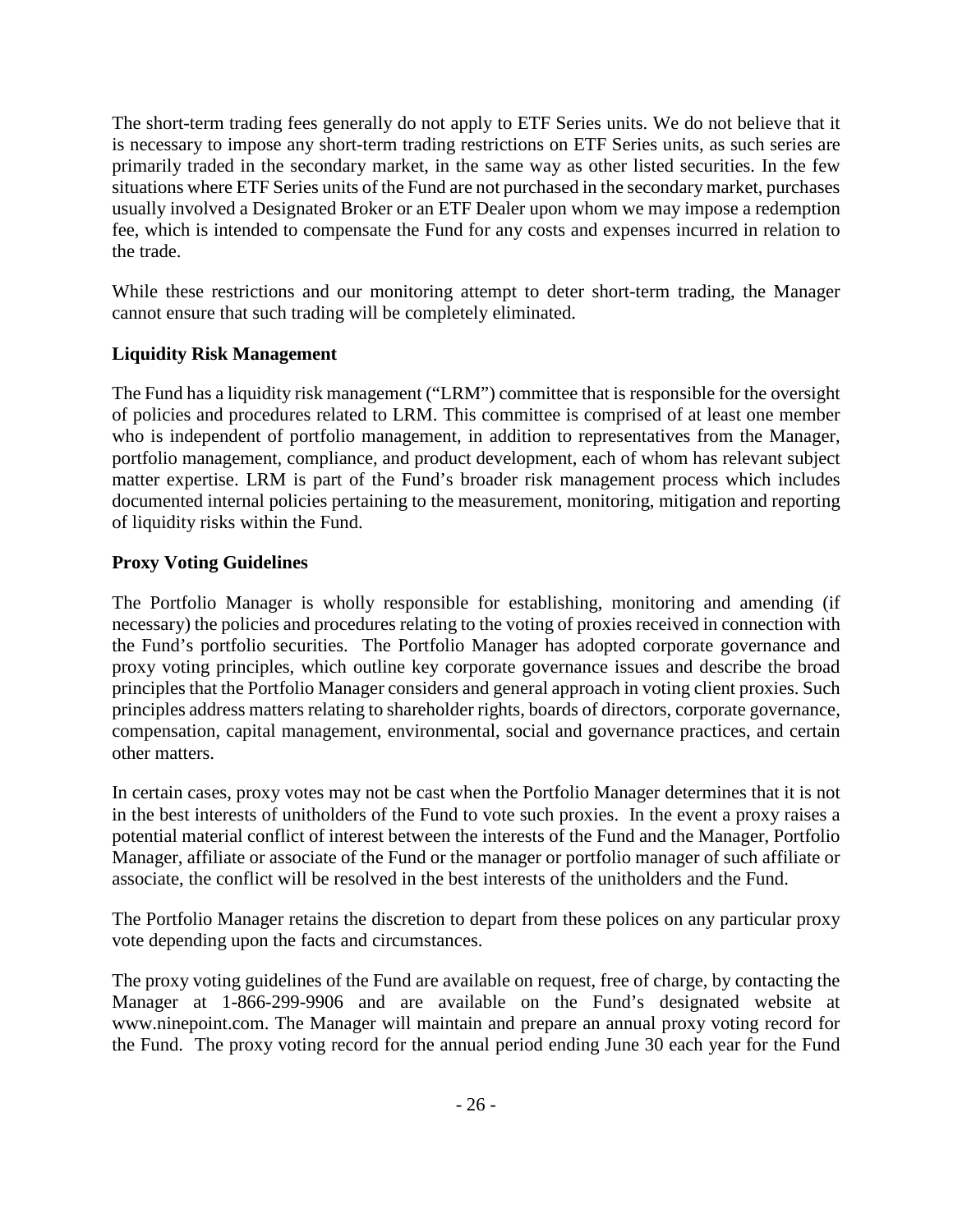will be available free of charge to any investor upon request at any time after August 31 of that year and will be posted on the Fund's designated website at www.ninepoint.com.

# **Independent Review Committee**

In accordance with NI 81-107, an IRC has been established for all the Ninepoint investment funds, which includes the Fund. The IRC complies with applicable securities legislation, including NI 81-107. The IRC is composed of three individuals, each of whom is independent of the Ninepoint investment funds, the Manager and its affiliates. The current members of the IRC and their principal occupations are as follows:

| Name and municipality of residence | <b>Principal Occupation</b> |
|------------------------------------|-----------------------------|
| Lawrence A. Ward (Chair)           | Consultant                  |
| W. William Woods                   | Consultant                  |
| Eamonn McConnell                   | Consultant                  |

The IRC has adopted a written charter that includes its mandate, responsibilities and functions, and the policies and procedures it follows when performing its functions.

In accordance with NI 81-107, the mandate of the IRC is to consider and provide recommendations to the Manager on conflicts of interest to which the Manager is subject when managing the Ninepoint investment funds. The Manager is required under NI 81-107 to identify conflicts of interest inherent in its management of the Ninepoint investment funds, and refer its proposed course of action in respect of any such conflict of interest matters to the IRC for its review. Certain matters require the IRC's prior approval, but in most cases, the IRC will provide a recommendation to the Manager as to whether or not, in the opinion of the IRC, the Manager's proposed action will provide a fair and reasonable result for the Ninepoint investment funds. For recurring conflict of interest matters, the IRC can provide the Manager with standing instructions.

The IRC reports annually to securityholders of the Ninepoint investment funds on its activities, as required by NI 81-107. The reports of the IRC are available free of charge from the Manager on request by contacting the Manager at invest@ninepoint.com and will be posted on the Fund's designated website at www.ninepoint.com. The annual report of the IRC in respect of the Fund will be available on or about March 31 in each year.

# **FEES AND EXPENSES**

To encourage large purchases in the Fund and to achieve effective management fees that are competitive for these investments, the Manager may reduce the management payable by the Fund (a "management fee reduction") with respect to the units held by a particular investor. These fees may be reduced based on a number of factors including the type of investor and the number and value of units held by an investor (eg. generally \$5,000,000) purchased during a specified period negotiated with the investor.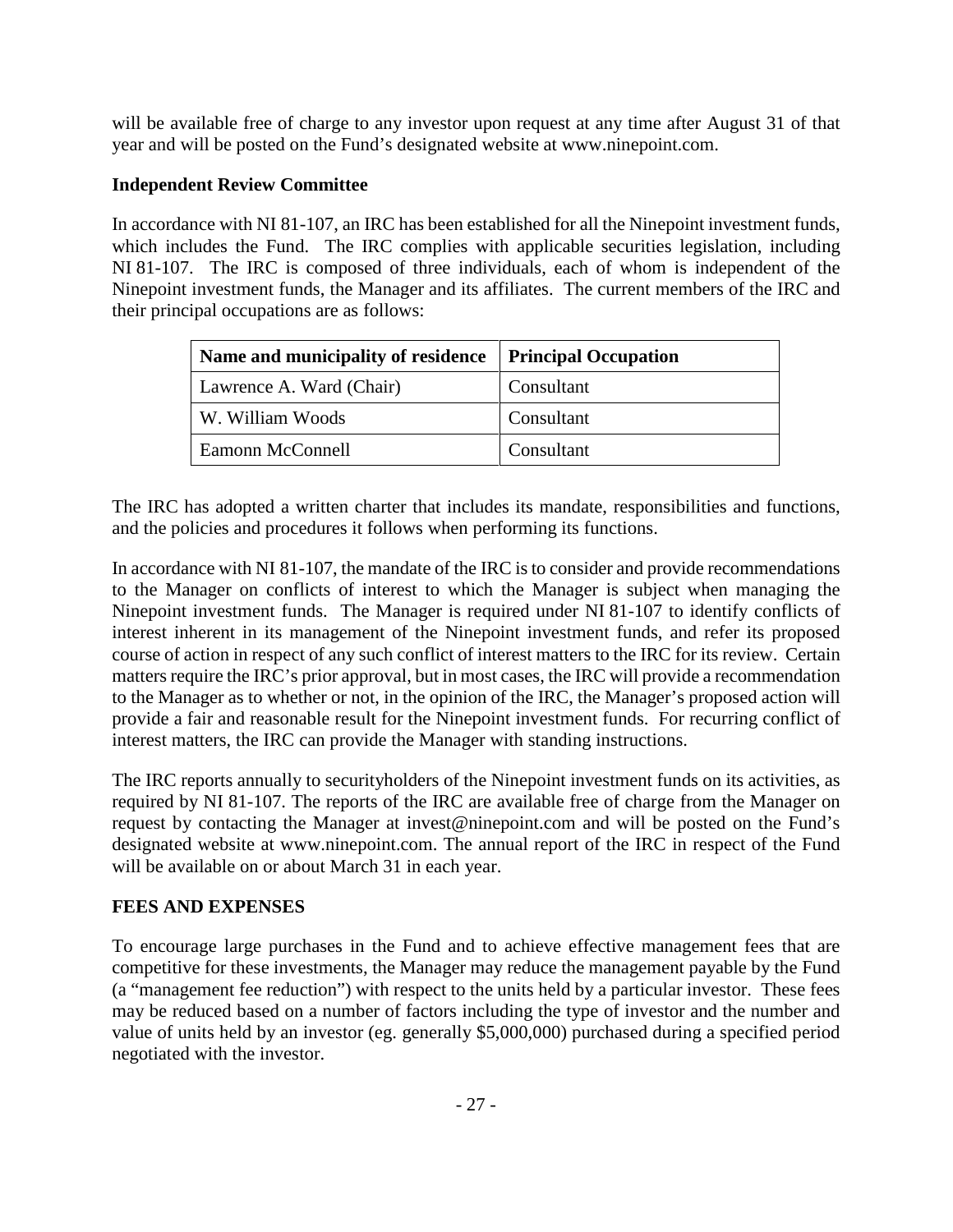Investors who receive the benefit of a management fee reduction with the Manager will receive a proportionately larger distribution from the Fund (a "fee distribution") so that those investors will receive the benefit of the lower fee. Fee distributions are paid first out of net income and thereafter out of capital. All fee distributions are reinvested in additional securities unless otherwise requested. See "Fees and Expenses" in the Fund's Simplified Prospectus for more information.

The tax consequences of management fee rebates or fee distributions will generally be borne by the investors receiving these management fee rebates or fee distributions.

# **INCOME TAX CONSIDERATIONS**

This general summary applies to a trust governed by a Registered Plan and an individual (other than a trust) who, for the purposes of the Tax Act, is resident in Canada and holds units of the Fund directly as capital property or in a Registered Plan. This summary is based on the current provisions of the Tax Act and the regulations thereunder, specific proposals to amend the Tax Act and regulations that have been publicly announced by the Minister of Finance (Canada) ("Minister") prior to the date hereof ("Proposed Amendments") and the published administrative practices and policies of the Canada Revenue Agency. This summary is not exhaustive of all possible Canadian federal income tax considerations and does not deal with foreign or provincial income tax legislation or considerations.

This summary is based on the assumption that the Fund will qualify as a mutual fund trust under the Tax Act effective from the date of its creation in 2022 and at all times thereafter. The Fund expects to so qualify. If the Fund were to fail to qualify as a mutual fund trust at any time, the tax considerations would in some respects be materially different from those described herein. This summary also assumes that the Fund will not, at any time, be a "SIFT trust" under the Tax Act. If the Fund holds a "non-portfolio property" (as defined in the Tax Act) at any time during its taxation year, the Fund will be a "SIFT trust" for the purposes of the Tax Act for the taxation year. Generally a SIFT trust is subject to tax under Part I of the Tax Act at corporate income tax rates on its "nonportfolio earnings" (as defined in the Tax Act), which includes income from non-portfolio property and net taxable capital gains realized on the disposition of non-portfolio property, even when the non-portfolio earnings are paid or made payable to securityholders of the SIFT trust. Moreover, securityholders who receive a distribution of non-portfolio earnings would be deemed to receive an "eligible dividend" for tax purposes.

**This summary is of a general nature only and is not intended to constitute legal or tax advice to an investor. Investors should seek independent advice regarding the tax consequences of investing in units, based upon the investors' own particular circumstances.** 

#### **Taxation of the Fund**

The Fund is subject to tax under Part I of the Tax Act in each taxation year on the amount of its income for the year, including net realized taxable capital gains, less the portion thereof that it deducts in respect of amounts that are, or are deemed to be, paid or payable to investors in the year. The Fund will in each year distribute sufficient net income and net capital gains to investors so that the Fund will not be liable for income tax under Part I of the Tax Act, after taking into account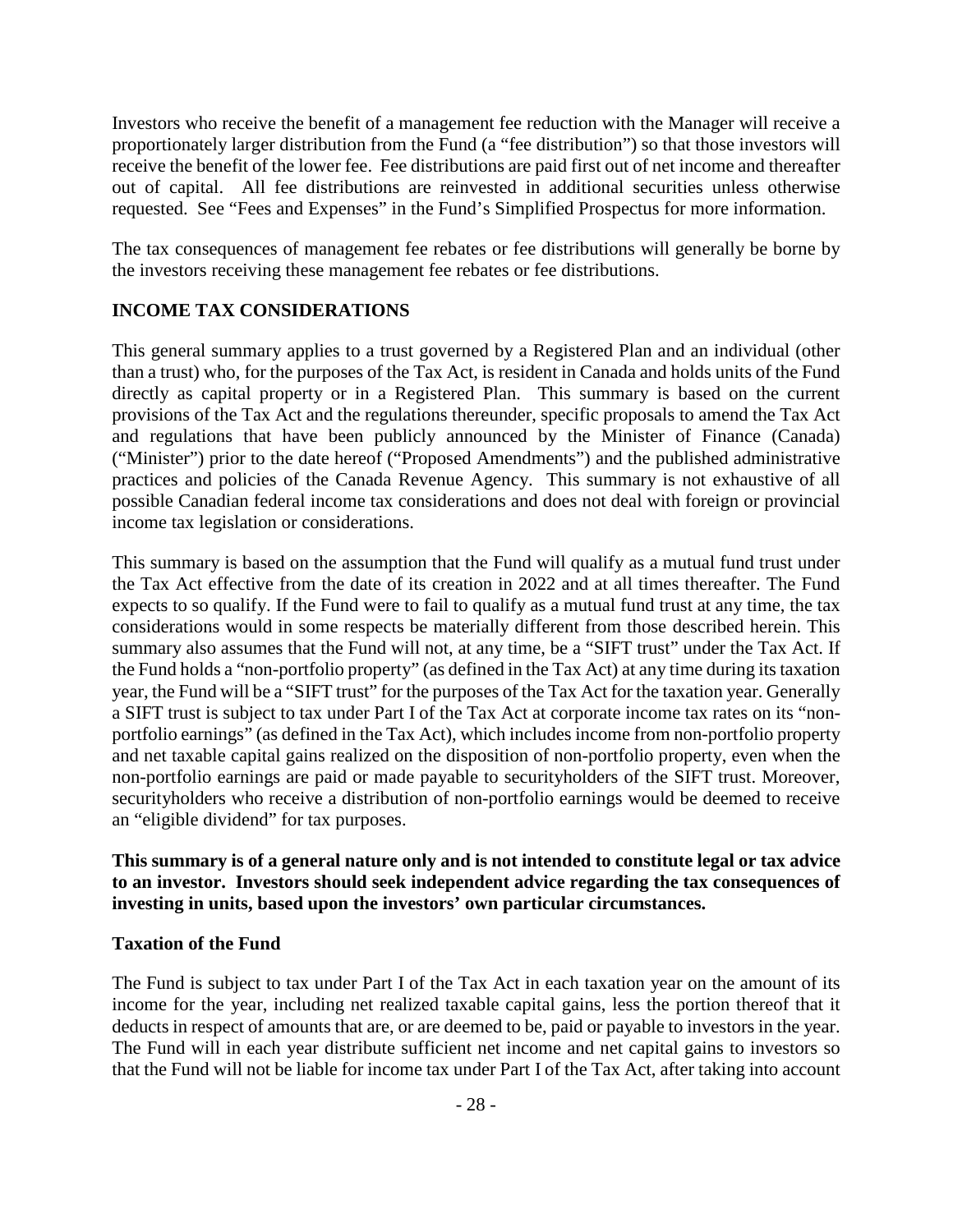any capital gains refunds under the Tax Act. Gains and losses of the Fund from derivatives and short sales will generally be treated on income account. Reasonable administrative and other expenses incurred for the purpose of earning income can be deducted by the Fund. In certain circumstances, losses of the Fund may be suspended or restricted, and therefore would not be available to shelter capital gains or income.

The Fund may elect to have a taxation year end of December 15 and, if it so elects, net income in respect of that taxation year will be distributed between December 15 and December 31, but will be deemed to have been paid or payable to investors on December 15.

# **Taxation of the Investor**

An investor will be required to include in income for tax purposes for any year the amount of net income and net taxable capital gains paid or payable to them in the year, computed in Canadian dollars, whether such amounts are reinvested in additional units or paid by cheque. A fee distribution to an investor may include net income. Provided that the Fund makes the appropriate designations, to the extent permitted under the Tax Act, investors generally will be entitled to treat amounts of Canadian dividend income, foreign income and net taxable capital gains of the Fund paid or payable to them, if any, as if the investors received such amounts directly. Therefore, investors must include any taxable dividends from taxable Canadian corporations in income, subject to the applicable gross-up and dividend tax credit provisions of the Tax Act. An enhanced gross-up and dividend tax credit is available for certain eligible dividends paid by Canadian corporations. Income of the Fund derived from foreign sources may be subject to foreign withholding tax which may, to the extent designated by the Fund and within certain limits, be credited against Canadian income taxes payable by investors. Investors will be provided with information slips reporting their share of the Fund's income, including capital gains and allowable tax credits.

An investor must include in income for tax purposes the net income and net taxable capital gains paid or payable to them in the year by the Fund, even if the income and capital gains accrued to the Fund or were realized by the Fund before the investor acquired the units and were reflected in the purchase price of the units.

To the extent that distributions (including fee distributions) paid or payable to an investor in a year by the Fund exceed the investor's share of the Fund's net income for the year, the excess (except to the extent that it is proceeds of disposition) will be a return of capital and will not generally be taxable in the investor's hands in the year of receipt but will reduce the adjusted cost base of an investor's units of the Fund. If the adjusted cost base of an investor's units is reduced to less than zero the investor will be deemed to have realized a capital gain equal to the negative amount and the adjusted cost base of the securities will be increased to nil.

Management fees paid directly to the Manager by holders of Series I units will not be deductible by those unitholders.

Upon the actual or deemed disposition of a unit of the Fund, including the redemption of a unit and a redemption to effect a transfer to another Ninepoint mutual fund, a capital gain (or a capital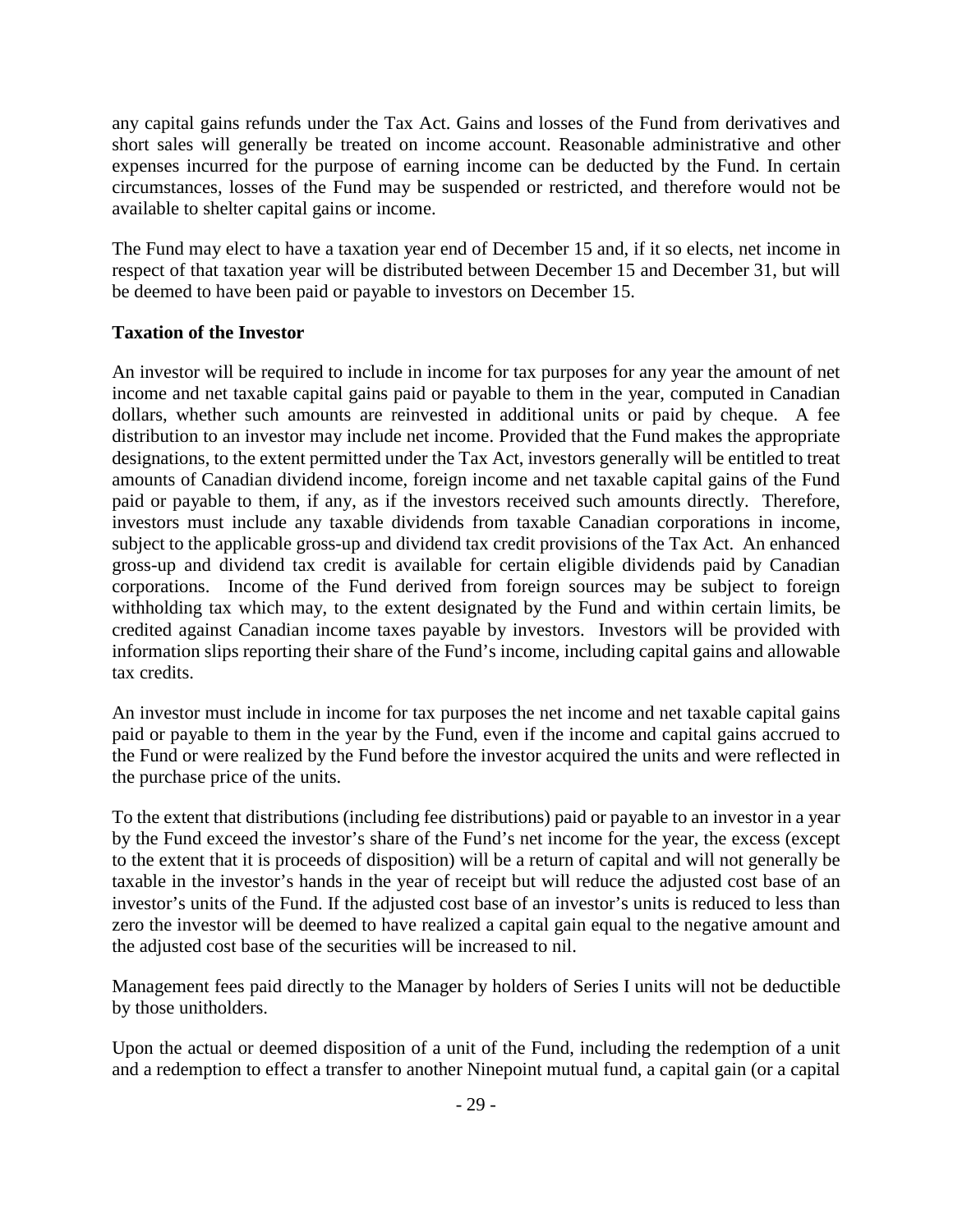loss) will be realized by the investor to the extent that the proceeds of disposition of the unit, less any costs of disposition exceed (or are exceeded by) the adjusted cost base to the investor of their unit. Generally, one-half of a capital gain must be included in an investor's income as a taxable capital gain and one-half of a capital loss may be used to offset taxable capital gains in accordance with the provisions of the Tax Act. A reclassification of one series of units of the Fund into another series of units of the Fund will not, by itself, result in a disposition of the units being changed.

Generally, for the purpose of determining the adjusted cost base to an investor of units of the Fund, when a unit of the Fund is acquired, whether on the reinvestment of distributions or otherwise, the adjusted cost base of the unit is determined by averaging the cost of the newly-acquired unit with the adjusted cost base to the investor of all other identical units held by the investor immediately before that time.

Investors that realize capital gains or receive dividends may become liable for alternative minimum tax.

Provided that the Fund qualifies as a mutual fund trust under the Tax Act effective at all material times, units of the Fund will be qualified investments under the Tax Act for Registered Plans. If units of the Fund are held in a Registered Plan, distributions from the Fund and capital gains from a disposition of the units are generally not subject to tax under the Tax Act until withdrawals are made from the Registered Plan (withdrawals from a TFSA are not subject to tax, and RESPs and RDSPs are subject to special rules). Annuitants of RRSPs and RRIFs, holders of TFSAs and RDSPs and subscribers of RESPs, should consult with their own tax advisers as to whether units of the Fund would be prohibited investments under the Tax Act in their particular circumstances. The securities that constitute the Basket of Securities received on a redemption of ETF Series units may not be qualified investments under the Tax Act for Registered Plans. You should consult with your tax advisor before redeeming ETF Series Units held in your Registered Plan.

# **REMUNERATION OF THE IRC**

Each member of the IRC, other than the Chairman, is paid, as compensation for his services, \$21,000 per annum and the Chairman is paid \$24,500 per annum by all the investment funds managed by the Manager. The Fund will pay its pro rata share of the fees paid to the IRC of the Ninepoint investment funds. For the financial year ended December 31, 2021 the aggregate amount of fees and expenses paid to members of the IRC for all of the Ninepoint investment funds was approximately \$69,909.

# **MATERIAL CONTRACTS**

Copies of the material contracts, listed below, are available for inspection during normal business hours at the offices of the Manager at Royal Bank Plaza, South Tower, 200 Bay Street, Suite 2700, P.O. Box 27, Toronto, Ontario:

(1) Declaration of Trust as described under "Responsibility for Operation of the Fund – Trustee".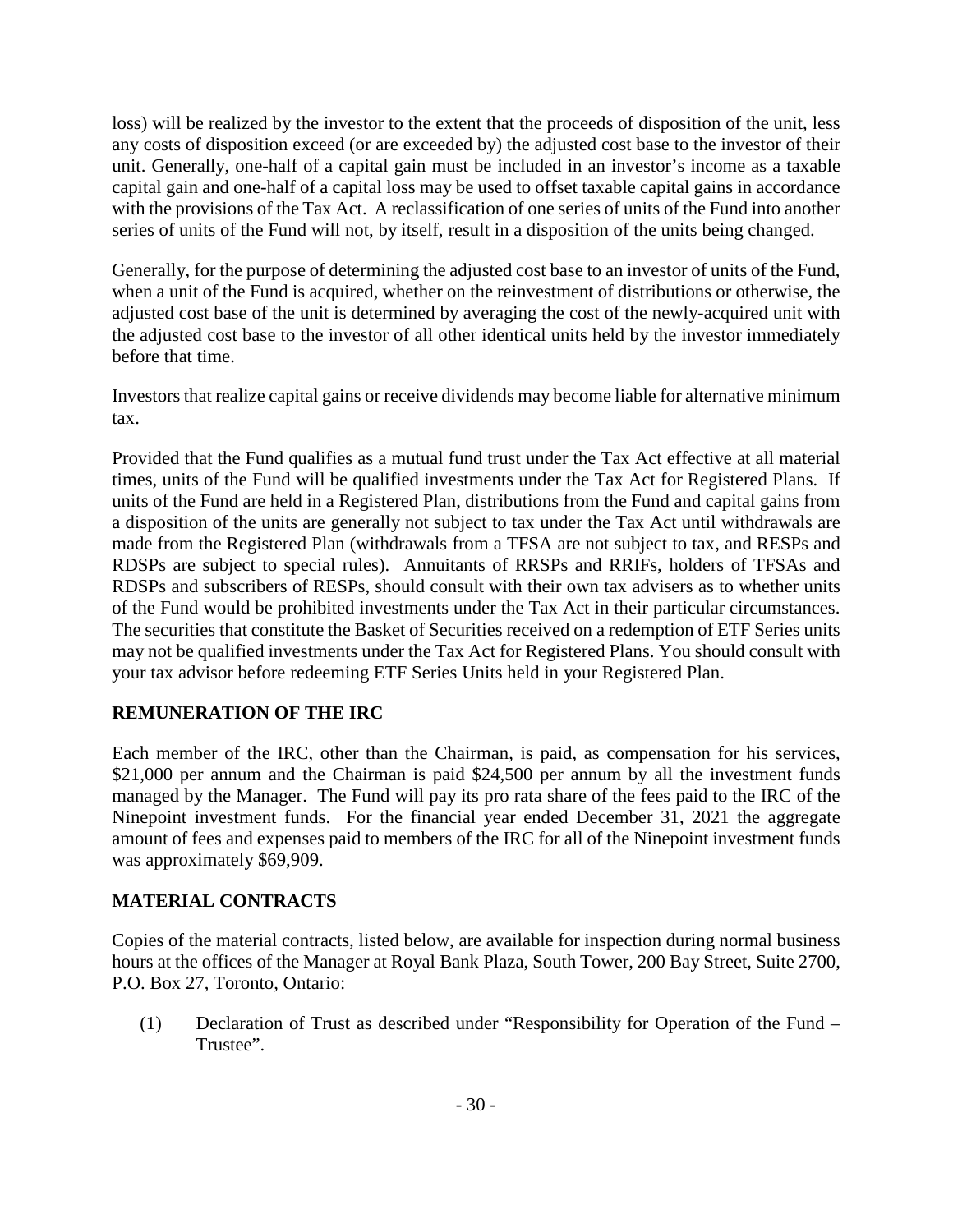- (2) Management Agreement as described under "Responsibility for Operation of the Fund – The Manager".
- (3) Custodian Agreement, as described under "Responsibility for Operation of the Fund Custodian".

# **LEGAL AND ADMINISTRATIVE PROCEEDINGS**

The Manager was named in a complaint filed in the Supreme Court of the State of New York by O3 Industries, LLC on March 22, 2022. The complaint alleges breach of contract, among other allegations, by an investment fund managed by the Manager, as lender, under a loan agreement and seeks to join the Manager in the lawsuit. The Manager denies the allegations in the complaint and will resist the action vigorously.

Other than with respect to the foregoing, the Manager is not aware of any material legal or administrative proceedings outstanding, threatened or pending by or against the Fund or the Manager.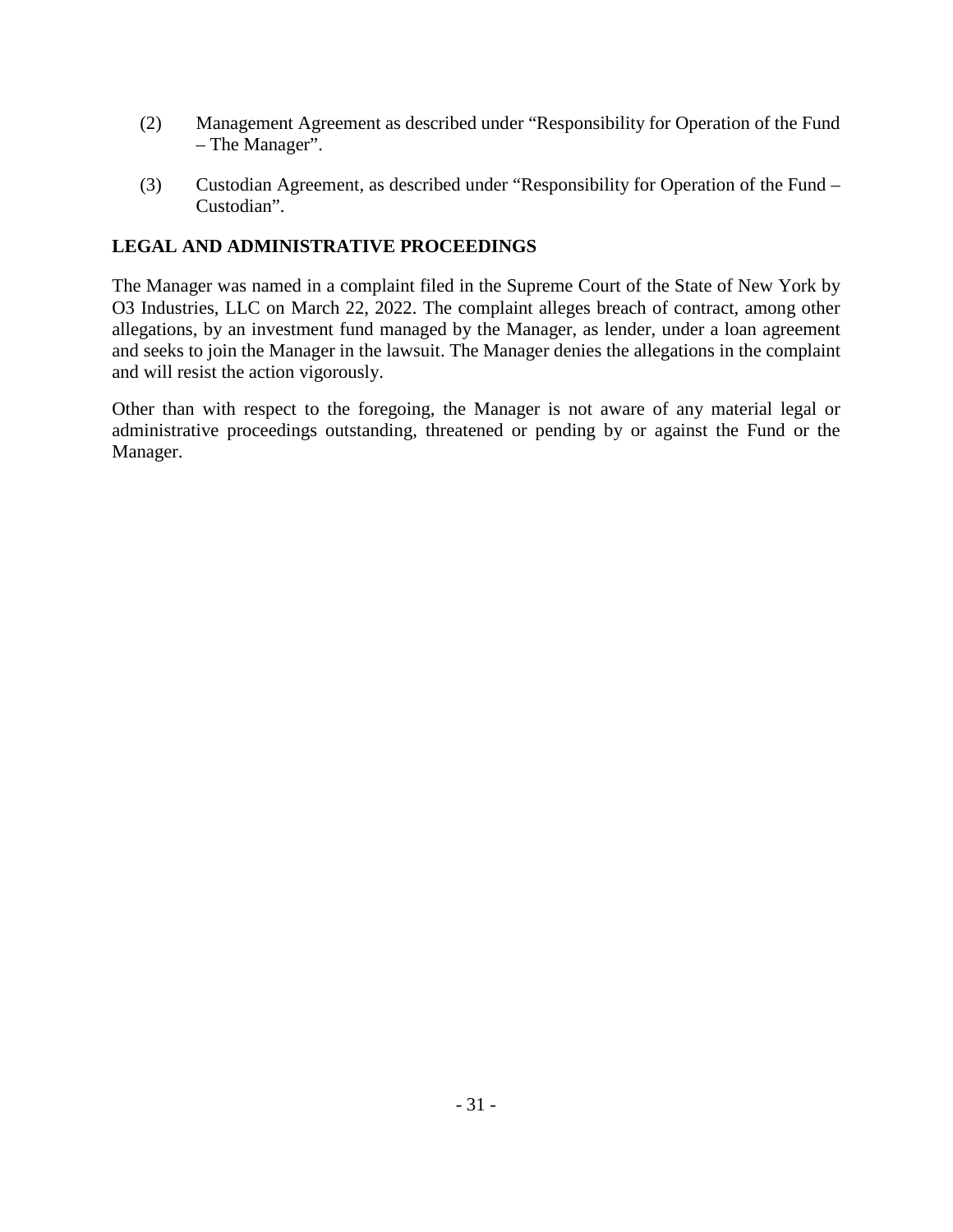### **NINEPOINT TARGET INCOME FUND**

### **(the "Fund")**

#### **CERTIFICATE OF THE FUND, THE MANAGER, THE TRUSTEE AND THE PROMOTER**

This annual information form, together with the simplified prospectus and the documents incorporated by reference into the simplified prospectus, constitute full, true and plain disclosure of all material facts relating to the securities offered by the simplified prospectus, as required by the securities legislation of each of the provinces and territories of Canada and do not contain any misrepresentations.

DATED: May 9, 2022

# **NINEPOINT PARTNERS LP, ACTING THROUGH ITS GENERAL PARTNER, NINEPOINT PARTNERS GP INC., AS TRUSTEE, MANAGER AND PROMOTER OF THE FUND AND ON BEHALF OF THE FUND**

John Wilson Co-Chief Executive Officer

(signed) "*John Wilson*" (signed) "*Shirin Kabani*"

Shirin Kabani Chief Financial Officer

# **ON BEHALF OF THE BOARD OF DIRECTORS OF NINEPOINT PARTNERS GP INC., THE GENERAL PARTNER OF NINEPOINT PARTNERS LP**

James Fox **Director** 

(signed) "*James Fox*" (signed) "*Kirstin McTaggart*"

Kirstin McTaggart **Director**